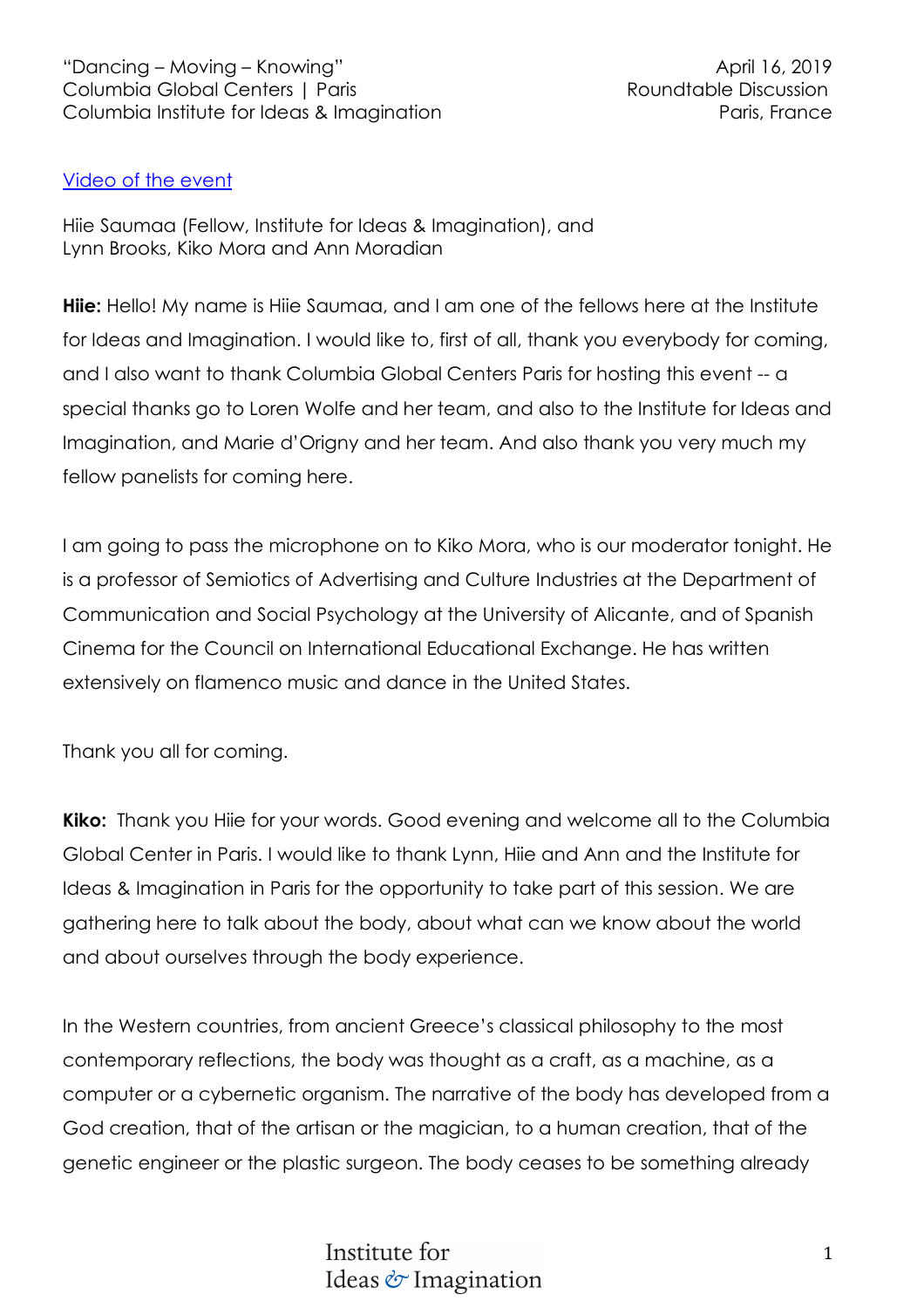given to become something to be transformed. But, what about the body that is not present any longer? For example, dance, as an ephemeral art dealing with time and space, it is difficult to study, especially before cinematic recordings because researchers are dealing with a body that is lost. How can this lost body be restored? What do researchers learn from their own body when they study the lost body in the archives?

Like medicine and biology for centuries, in the last forty years a whole corpus of research has developed within the field of what was called the "Body Studies": a transdisciplinary investigation which includes sociology, economics, philosophy, biopolitics, semiotics, history, anthropology, and the arts. All these approaches have revealed to us that the body is considered an agent involving a cultural practice, a pattern to be categorized, a commodity to be sold, a tool to be exploited, a thing to be disciplined, a symptom to be enjoyed, a text to be read, a trace to be unveiled, or a surface to be painted or sculpted. Thanks to these disciplines, now we know that the body is not the exclusive object of the natural sciences, but it can also be seen as a cultural and social construction possessing its own historicity. However, these epistemological trends usually focus on the body as an object, as a passive container.

We are so absorbed in our mental capacities that very often we conceive our own bodies as any other object we use in everyday life's routines: like a spoon or a pen… To paraphrase Marshall McLuhan, like an extension of the human being. But we hardly pay attention to the fact that its radical difference lies on its subjectivity. The body can be seen as a tool as much as the place where we expand the awareness of the self and the Others.

Natural sciences have long dealt with the physical body, but, for a long time, the lived body was, and still is, seen as a black box. Around the middle of the twentieth century a group of phenomenologists asked: "Who knows what a body knows?;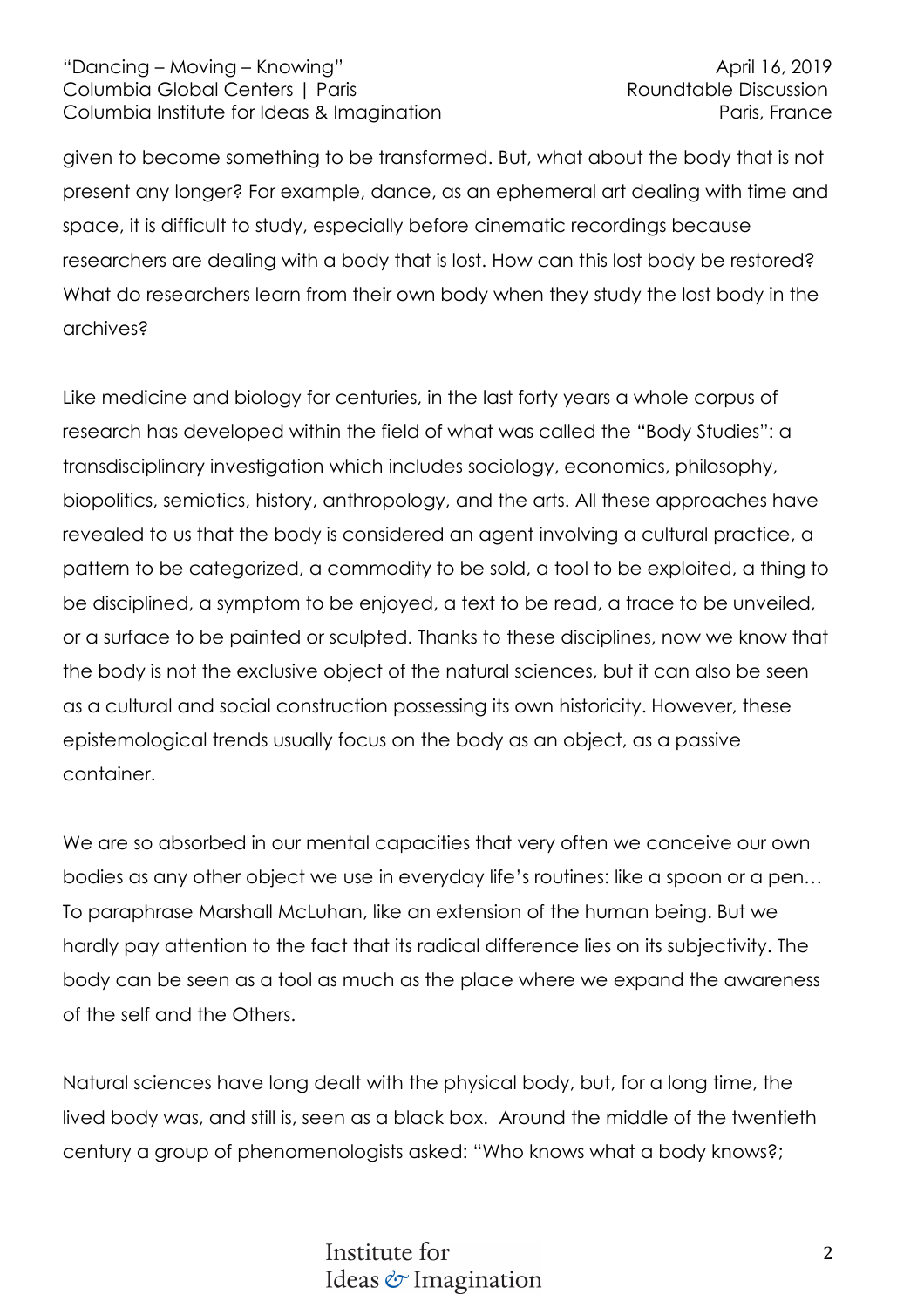"Who knows what a body is able?" More recently, somatics, in conjunction with environmental sciences, has come to fully accomplish this "return of the body," where the body is not a thing but a phenomenon, and less an object of knowledge than a process for knowledge. The Oxford English Dictionary defines knowledge as "facts, information and skills acquired thorough experience or education; the theoretical or practical understanding of a subject." If this definition is accurate, then there is no reason why the body and bodily movement cannot play a significant role in this acquisition. Therefore, although interconnected in a kind of a spiral way, what is of interest here tonight is less what knowledge can do for the body and much more what the body can do for knowledge. How can we access knowledge and how can we create knowledge through the body experience? How can we pay attention to sensation as a form of knowledge? How can improvisational movement help us to open to the unknown, to the uncertainties of life? How can we get a balance through dance as an embodied art? Why is it useful to interact with others through the somatic experience?

Well, this is more or less the introduction. And now, let's leave them for a fruitful discussion about this topic that I have tried to pose. Thank you very much.

**Ann:** We'll just take a moment to introduce ourselves. My name is Ann Moradian, I am a choreographer – I think of myself as a movement artist at this point in time.

**Hije:** I already did introduce myself but I will add that I am a writer, dance scholar and a movement educator.

**Lynn:** I am Lynn Brooks. I am a dance historian and editor. I have also been a teacher of both movement and dance studies, and a choreographer, performer, and critic – and an avid audience member.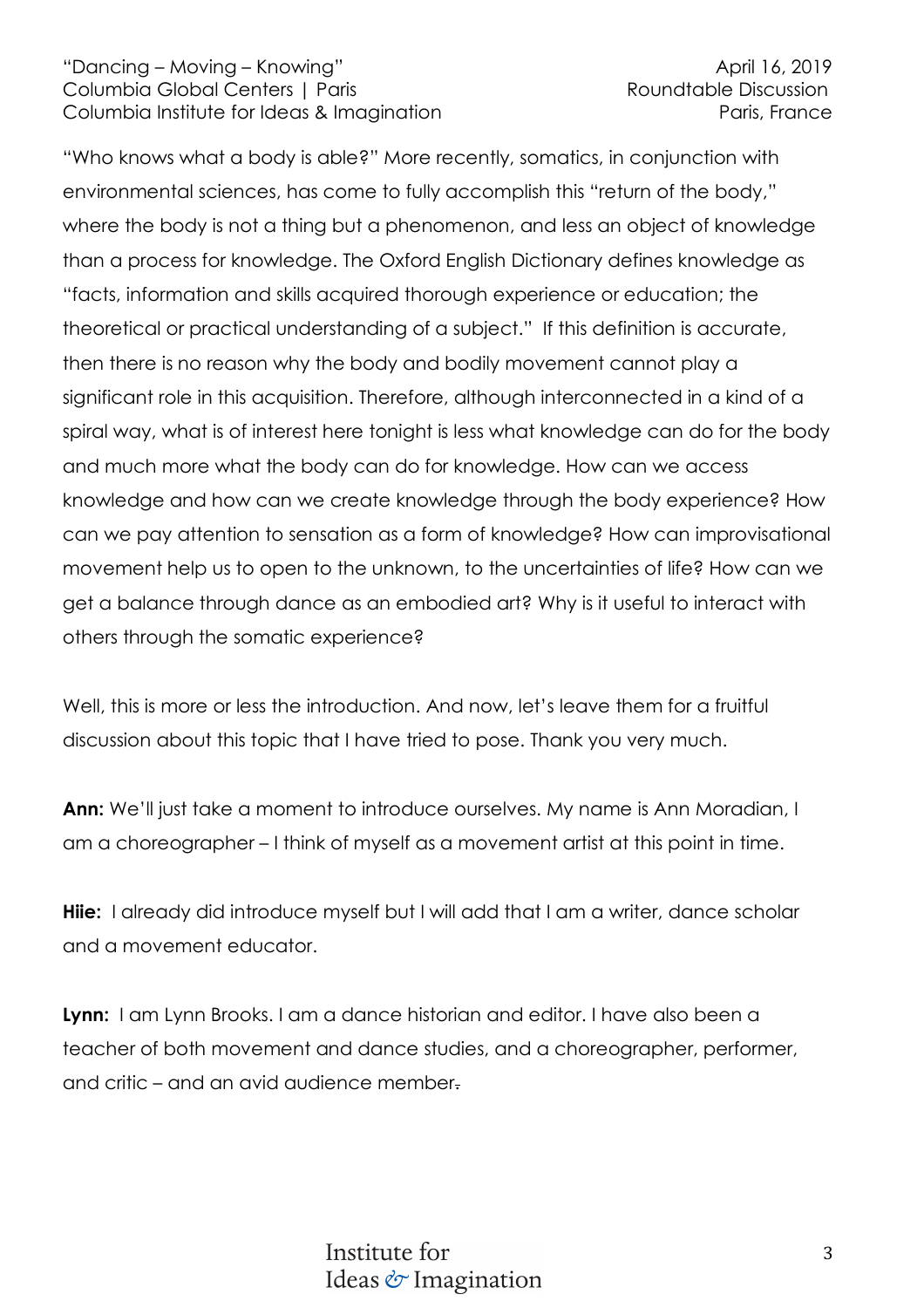**Ann:** I am going to take the mike from here, and help get us into our bodies, because this is what it is about here. Come forward toward the edge of your chair so you have your sit bones nice and solid, and your feet planted on the floor – seated. We'll do an gentle tune-in. Sit so that your back is free, and just feel your head floating over your chest, and then your chest floating over your hips, and your sit bones rooting into the chair…

Go ahead and drop your gaze down, or close your eyes if you are comfortable with that – you don't have to do anything I suggest, just so you know. You have the right of rebellion at any moment. But if you are comfortable, go ahead and close your eyes. Listen to the sounds in the space... And see, as you are listening, if you can sense or feel the vibration of sound… and the contact of that vibration touching your skin...

Bring your attention inward a little deeper, and see if you can feel the beating of your heart – feel free to use your hand, if you need help to feel that. And see if you can feel or sense the beating rhythm of your heart…

Then bring your attention to your breath at the same time, to the relationship of your breathing and your heartbeat… Let them organize themselves so they make sense together... Begin to deepen your exhalation, and slow and deepen your inhalation… Release your tongue, so that it floats freely in your palette… Allow the jaw to relax, the back of the neck to relax, and lengthen.

As you are breathing in, you can imagine breathing in oxygen, as it cleanses and nourishes your system. As you exhale, let it cleanse, release anything that is not useful or helpful. And when you inhale, take in that fresh breath, let it nourish and support you. When you exhale, let anything that is no longer useful, just let it go. Take a couple more breaths like that... After your next exhalation, go ahead an open your eyes. Return to a normal breath…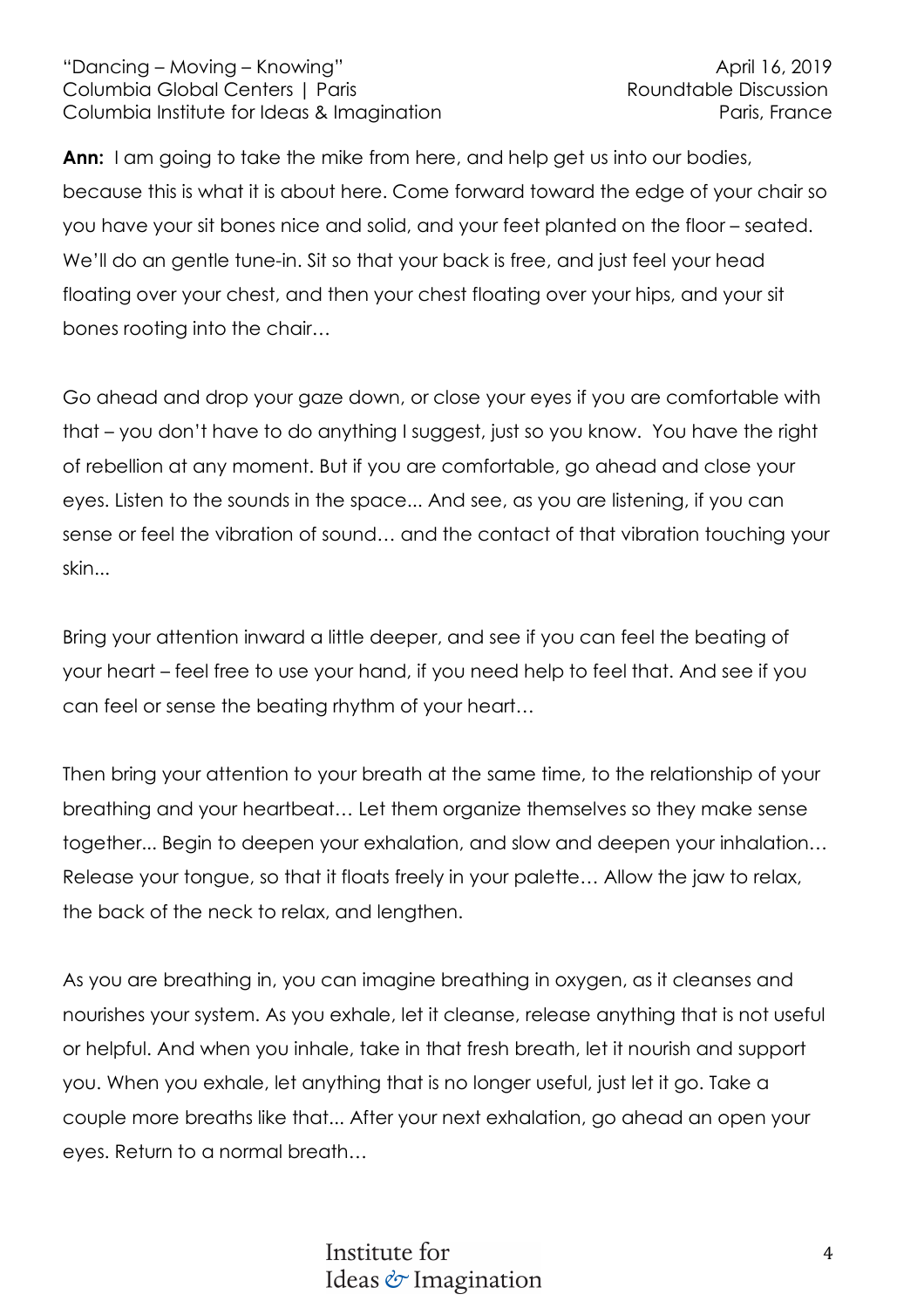**Hiie:** Thank you so much, Ann. Let's take a few moments to find some language for what you just experienced physically. So, in silence, if you were to describe what that physical experience was like for you, what would you say? So, that is the first question. And then maybe the second question is – to keep with theme of the panel – what is it that you know now that you did not know before? Did these sensations give you some kind of new knowledge about yourself, the space, something? So, we process, we think…

Do you have something that you can share with others – maybe just a sentence? And maybe we'll hear from-two or three people. Do we have volunteers? I see some smiles, and some eyes, and… Yes. Alex.

Audience response (Alex): I noticed tension in my face...

**Hiie:** Thank you. Anybody else?

**Audience [female]:** I felt I was levitating. I felt really light and I let go of all my tensions. So it was really nice.

**Hiie:** Oh, very interesting response. So we have something for you later, but I'm not going to say. Thank you. Anybody else? No. Any of the panelists?

Lynn: It is a wonderful way to start a panel. We should do it every time [laughter].

**Hiie:** When she said, "Feel your heartbeat," I am like – yes! [Indicating that she's nervous to be on the stage. Audience laughter.] I feel it, right here! There was another hand here. Can we get a mike to the lady at the front?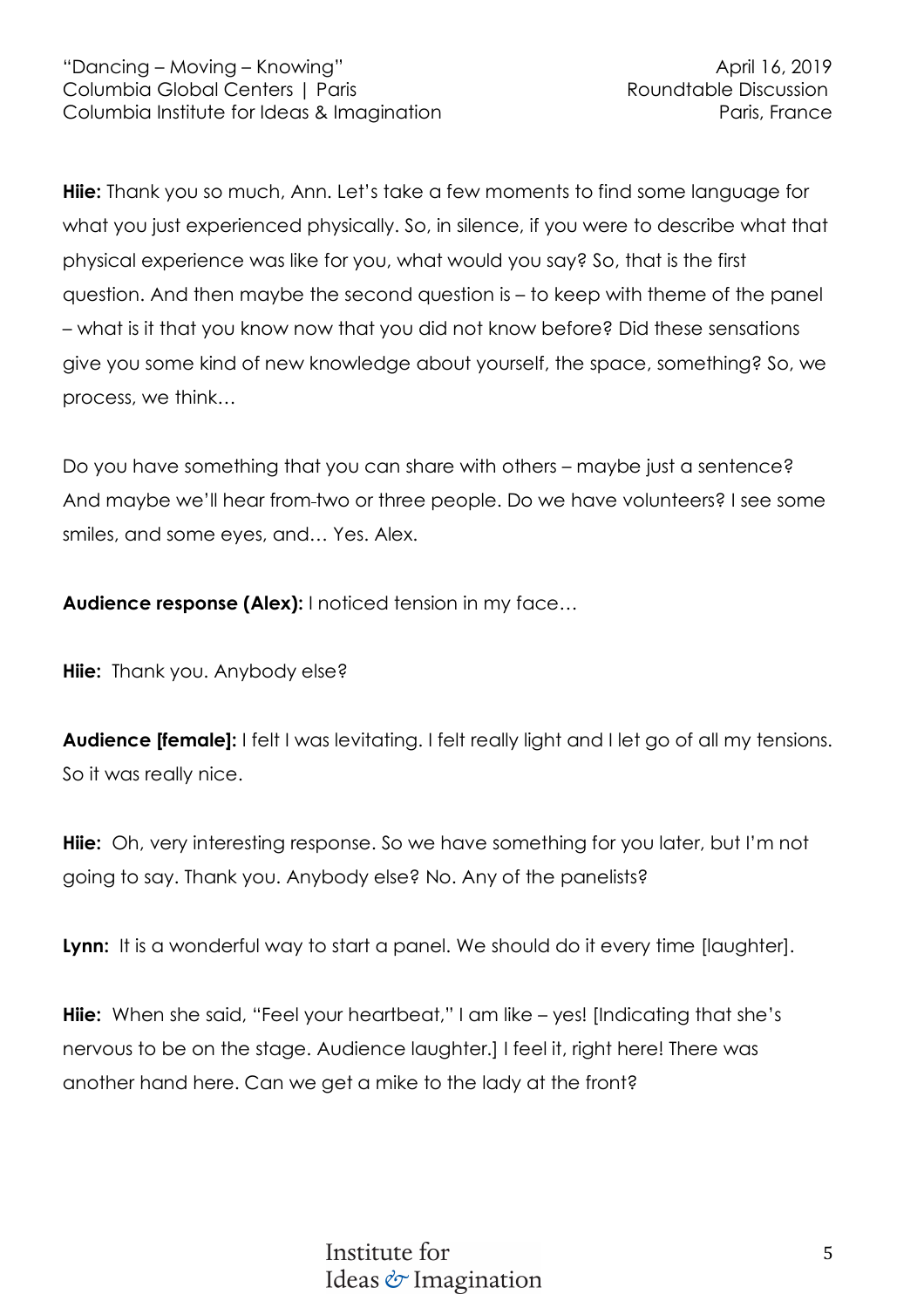**Audience [female]:** I just feel, after such a short moment, more sensitive to perceive everything. Like even after, this moment when you speak, I feel more things, I can't describe. Just when you speak, and ask us questions, I feel even more sensitive to your words.

**Hiie:** Thank you. Thank you very much.

I am going to say a few words now. So the reason we wanted to do this exercise was to bring the body, your awareness of your physical selves, into the space right now. And then another reason I asked Ann to do this exercise is that it is very important to understand the wisdom that sensations can give us.

Today you will hear a lot of references to the word "somatics." It is a term in dance and movement studies. Do you know what somatics is? Shall I explain? So, somatics is an umbrella term for a lot of different practices such as the Alexander Technique, the Feldenkrais Method, Nia, Continuum, Ideokinesis, 5 Rhythms, SuryaSoul, Soul Motion, Shake Your Soul… They have different histories, methods of delivery, and also different approaches to the body and movement. But what they all share is a very significant principle: to bring the participant's awareness to his or her body. The focus is never on "let's copy the movement, the steps, the choreography of the teacher." Rather the focus is on your individual experience with movement and your sensations. In a somatically oriented dance or movement class that is the kind of knowledge we evoke in the classroom setting.

We develop in these kinds of classes the felt sense or the ability to let the inner eye or the mind's eye roam in the body and gather information about what is going on, both inside, but also maybe emotionally and in terms of imagination, and mentally as well.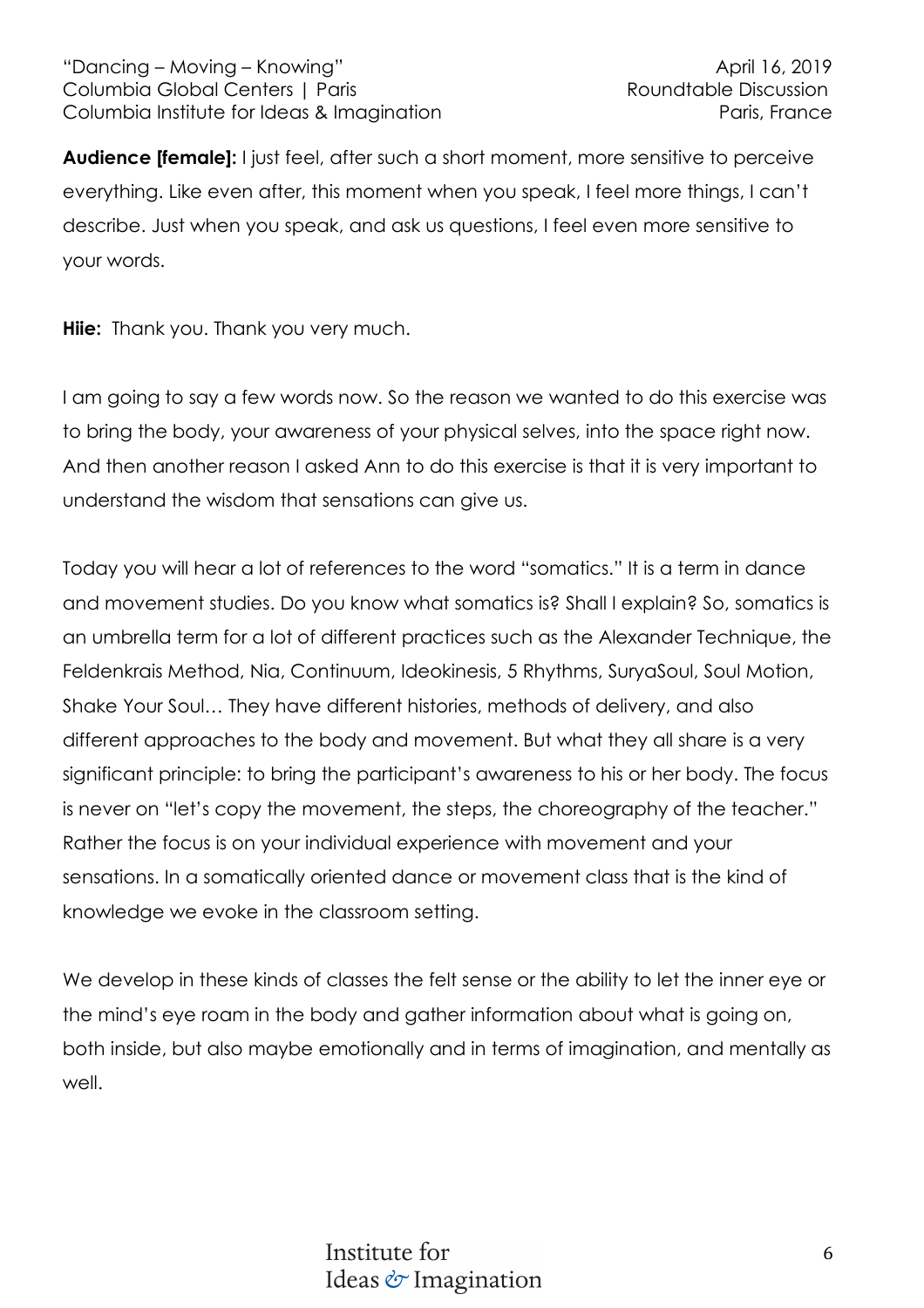The example that Ann gave you was done in a seated position, but you can track sensations also as you move, as you engage in rather vigorous dance experiences. And it is important to develop curiosity about your sensations, and awareness. You don't have to be judgmental, like "oh, this is a bad thing that my face feels tense." You just notice, and start to notice more and more as you develop this sort of somatic intuition, this somatic skill set. And maybe on that note, I'll pass this over to Lynn.

**Lynn:** I am going to show some slides; that is why I am standing up at this moment. And to make sure that I show them at the right point, I might actually read my script.

As a dance historian, I have done work in Spain, the Netherlands, Philadelphia, and New York; those are places where I have done research in different projects from the periods fifteenth to nineteenth centuries.

From my perspective as a dance historian, body movement is a primary source. It's a fundamental source of human knowledge. Dance itself is a crafted and intentional communication that features the body as its focus and medium. Now, as Kiko mentioned, the body itself, let alone the movements that it did, is gone, for the dancing that I am investigating. In fact, even the dancing I saw last night, or ten minutes ago, that dancing is gone. The body might still be present. But for the work that I do in dance history of previous centuries, those bodies and the dancing itself have long disappeared. So, I look at what I think of as the "precipitates" of history - what has been distilled and retained, and sometimes that retention happens completely randomly, from the great flux of history. One of the great somatic founders in the field was Rudolph Laban, he talked about the "great flux of movement" when he talked about the body in motion. And history is a larger body in a larger motion.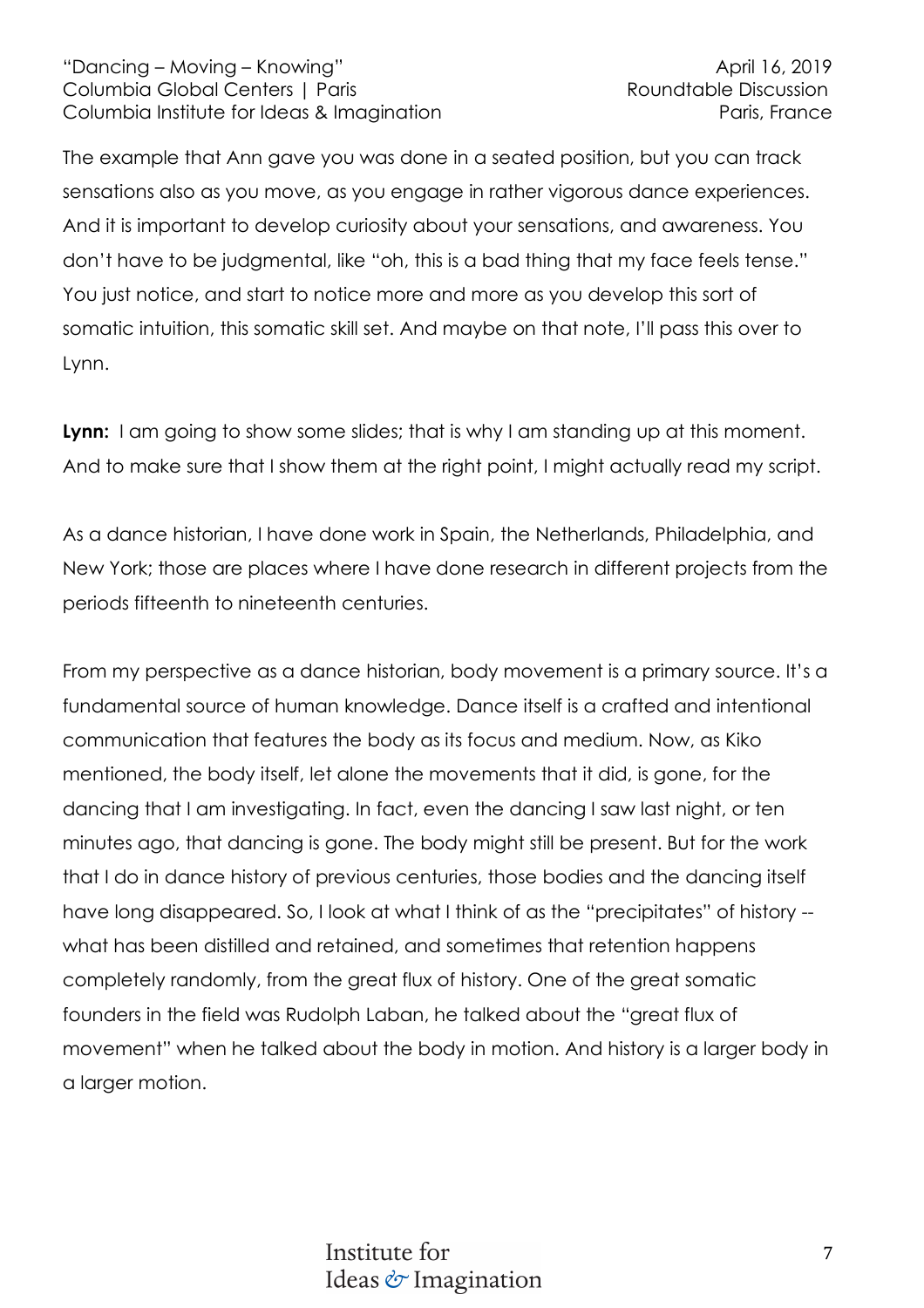I look at written descriptions [Images] to find some information about dance. So, these [Slide showing 3 handwritten documents] are written descriptions. One is a dance contract from 1646, from Seville, Spain (that was a source for one project I did). The one in the middle is a fascinating prompt book from 1835, Philadelphia, by a director that includes his notation for a ballet; it is called "Ballet" in the handwritten notes. And over here in 1860, we have the diary from a dentist from Philadelphia who went to the theatre, and took a lot of dancing lessons, and went to balls and commented on all of these experiences. So, these are some of the different kinds of written sources that I use.

Of course, graphic depictions are valuable, but also misleading – dangerous. [Slide of 3 graphic depictions of dance] Over here, our dancing Spaniard, first of all, was depicted by a Frenchman. We already know there was tension in that relationship. And it was a costume design – not really a depiction of dance. Over here, we have a couple of children dancing at a theatre in Amsterdam in 1758. Anybody who has studied Baroque dance knows what they are doing, right there. And over further to your right, we have our 1812 illustration of peasant dancing in Pennsylvania. All of these are very rich in information, and they also have to be contextualized and understood from a number of perspectives.

I look also at advertisements, like playbills [Slide of playbill advertisements]. What did the managers think was going to draw audiences to buy their tickets? What did they choose to highlight? I have some suggestions here [laughter] for what these managers thought to highlight. For example, in this period in Philadelphia, "moral entertainment." Of course if you saw that entertainment you might question that description.

[Slide of dance contract] We have another dance contract here from Spain that gives me information on contractual matters back in the day. Who was in charge? Who was paying what? Who took the money and who paid others with that money?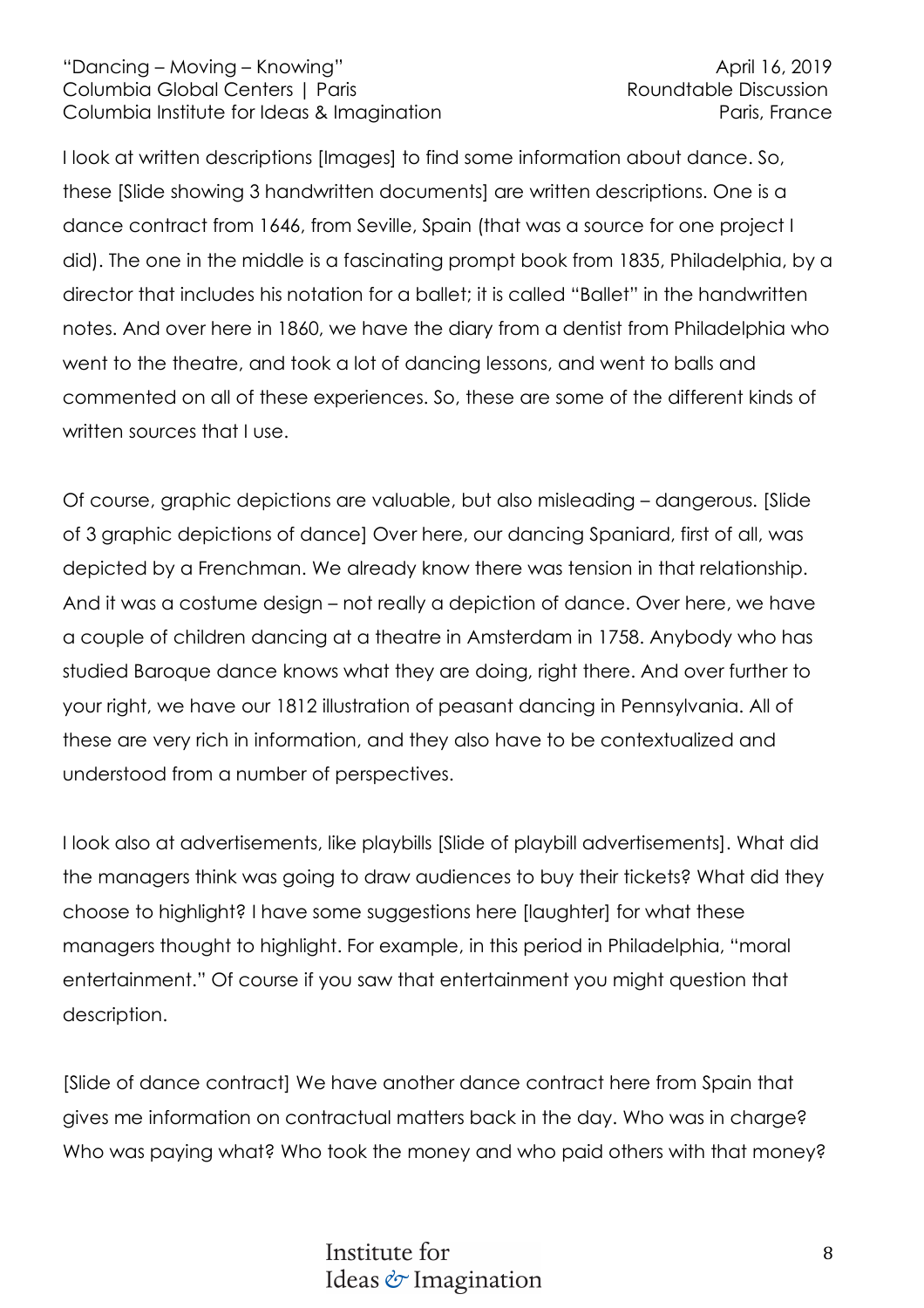That information is included here. Sometimes very brief descriptions about the dances, but more often they talked about the costumes. Over here, we have payment information [Slide of account book]. This is a dancing master's logbook from Philadelphia. He is listing whom he taught, and how much each one paid – very important information for him, and for me as a dance historian.

Also important are religious condemnations [Slide]. Typically, whatever they are condemning is what sold the tickets in the theatres [audience chuckling], and they give some of the best descriptions of movement, the religious figures who are condemning dancing.

This material arises from the literate, arises from people who thought that this mattered for some reason. So we are missing a lot here. A lot of people are not represented in this kind of documentation. [Slide with images of dances] Sometimes I get a hint of them – for example, high society dancing in Philadelphia in 1830. A couple of decades earlier, we have a depiction of enslaved black people dancing. And over on the far side, on your right, we have a "ballet" dancer – I have to put that in quotes – Lola Montez, from the 1850s. I don't know if you can see what is really going on there. She is shown taking her bow in such a way as to make sure that everybody in the audience has a good shot at her cleavage. And, in fact, if you can see the depictions, people are making sure they don't, or do see, including a couple of women who are hiding behind kerchiefs in the back rows. All fascinating information.

Of course, contextualizing and interpreting this material is one of the greatest challenges in a dance historian's attempt to distill the meaning of bodies and movement in the past. So, what do I look for? I look for [Slide] body shape; center of gravity; stability and mobility; movement qualities; [Slide] ranking of movement according to power structures, social-group identification, and class (often indicated by the demonstrated degree of control over the body) – you see very different

# Institute for Ideas & Imagination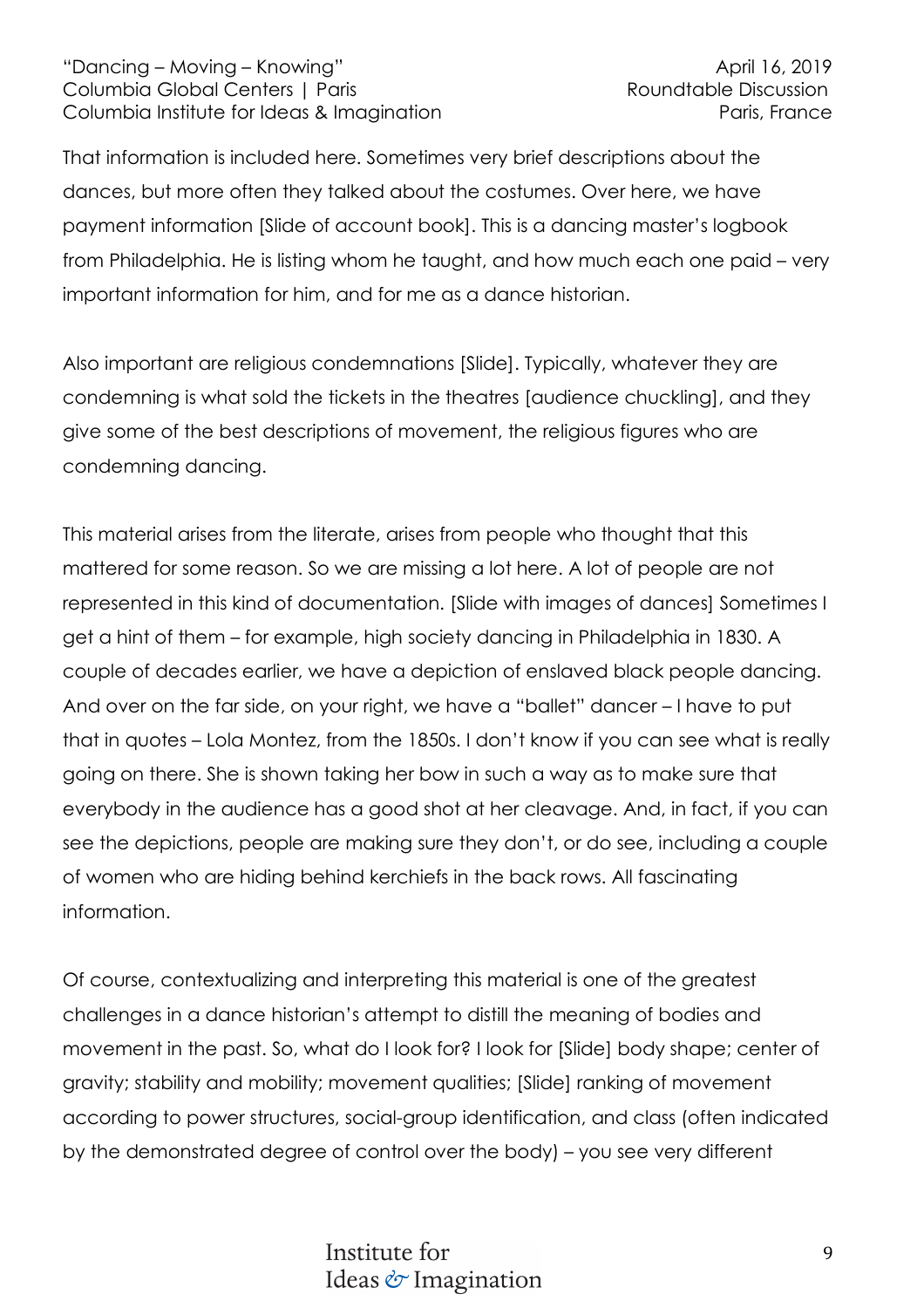representations of that here. [Slide] I also often get hints at movement technique and the training that supports it. How were these bodies formed by teachers of movement? And further, I look for any connections or retentions [Slide] of movement and body use among people across time and space. As I look at and for bodies, I bring my own body and experiences to the search. And I'll let Hiie talk a little bit more about that experience.

**Hiie:** Thank you. So you see how she is reading text and visual material for knowledge of the body and movement.

My approach is somewhat different. I call myself a somatic researcher, and I think of that term in two ways: first, I am a somatic researcher in the sense that when I teach my dance classes, my movement classes, I conduct an embodied inquiry of how I feel after class. I ask myself what I sensed, what worked in the classroom, what kind of images arose, what kind of body knowledge I have as a result of that class. And then at home I write about my experience: I bring it into verbal consciousness and more insights might open up that way. So that is the first sense of me as a somatic researcher. And you got a little sense of that through Ann's exercise.

But the other way I think of myself as a somatic researcher is that when I go to the archives, I don't leave my knowledge from the dance class, from the movement class behind. I bring it with me to the archival research room. Lynn and I share a lot of these experiences in that we are both dance scholars, historians, so oftentimes we go to the archives where we can look at primary documents. Right now I am writing a book about Jerome Robbins. His archives are at the New York Public Library for the Performing Arts. You can't take anything outside of the archives. You have to have permission to consult the materials, you enter the archival reading room, and you look at his diaries, his letters, photography. It is very important to be present with those materials in front of you because otherwise you might miss important information. One thing I do is I perform a little tune in exercise before I enter the archives, or as I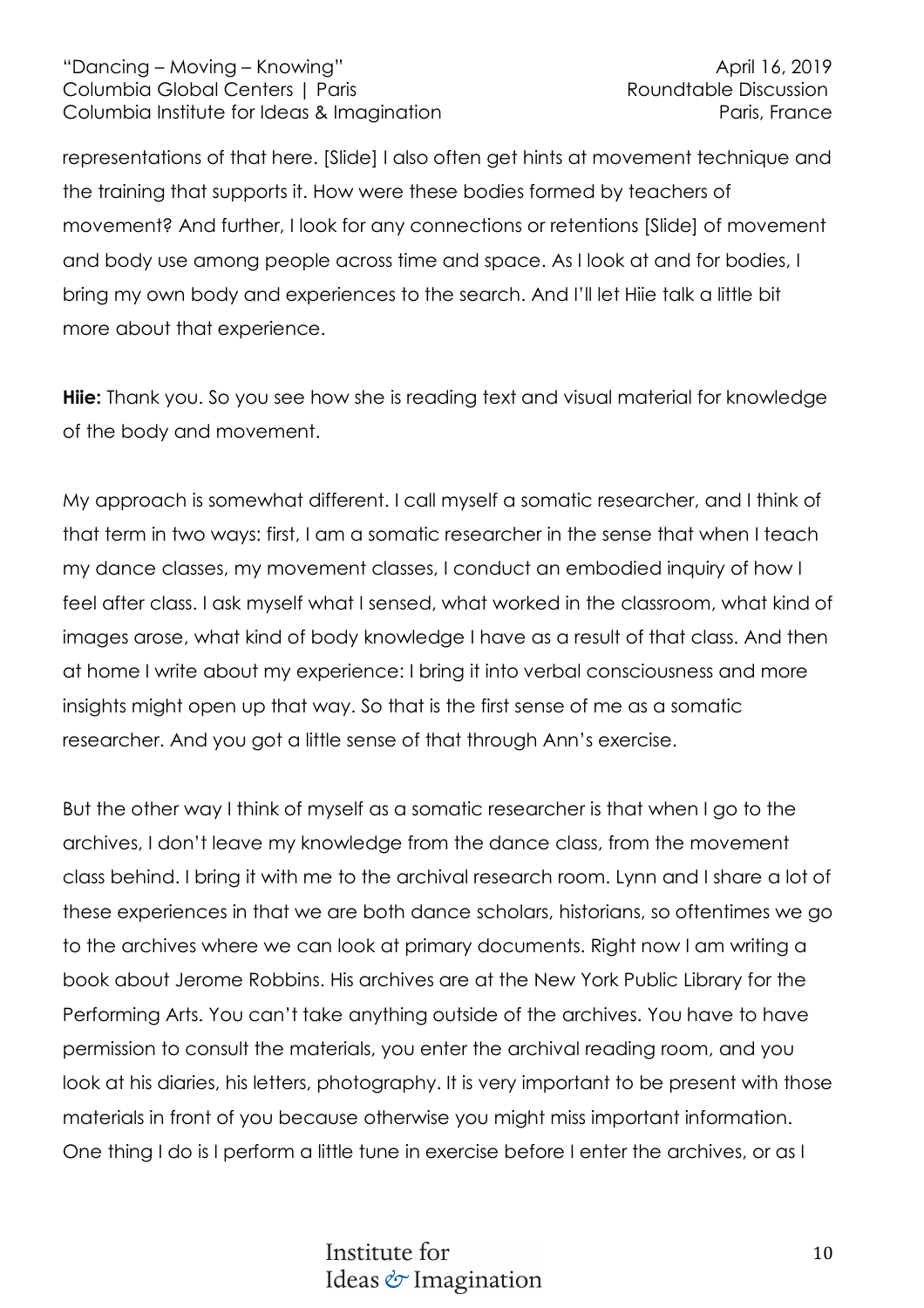am sitting behind the table. I do it so that I can be aware of my sensations of the body. I bring the body into the experience of archival research, and this is what I mean when I say that I am an "embodied person.". Embodiment means that I don't leave my awareness of the body behind. I bring it to my other experiences of the day, other experiences besides the dance class.

Also, when I work with these primary materials in front of me, I pay attention to the sensations that happen in my body as I engage with the materials. For example, one of the first pieces that I read by Jerome Robbins in the archives was a little essay where he describes how he spent some time drinking a coffee and eating a pastry in Spoleto, Italy at a market square. And then he has a very sudden, unexpected experience, where he feels like the people that he loved very much and who had passed on, suddenly appeared in front of him. He had an angelic visitation of the spirits of the people who had died. And when I was reading that passage, I immediately felt -- I was very moved by it – but I had a very strong physical sensation also. It was like a stirring in the chest area here. It was not just a mental realization of "oh, this is an emotional, well written piece." I had a physical response as well. A lot of my choices as to what I want to write about stem from my physical experiences with the material. And that is important because as researchers, as a researcher of Robbins, there is so much material, there are boxes and boxes of material, so at some point I need to make choices as to what it is that I focus on. I rely on this kind of somatic experience in how I decide what draws me in as a researcher.

But a question I have for my fellow panelists here is… What I just described was more an individual experience between me and my sensations and perhaps the material in front of me. But it is important to realize that somatics, or somatic movement, has a potential to also reach out from the individual to the communal, and to the global, to the big picture. And I wonder if…. I know Ann has something to say about this…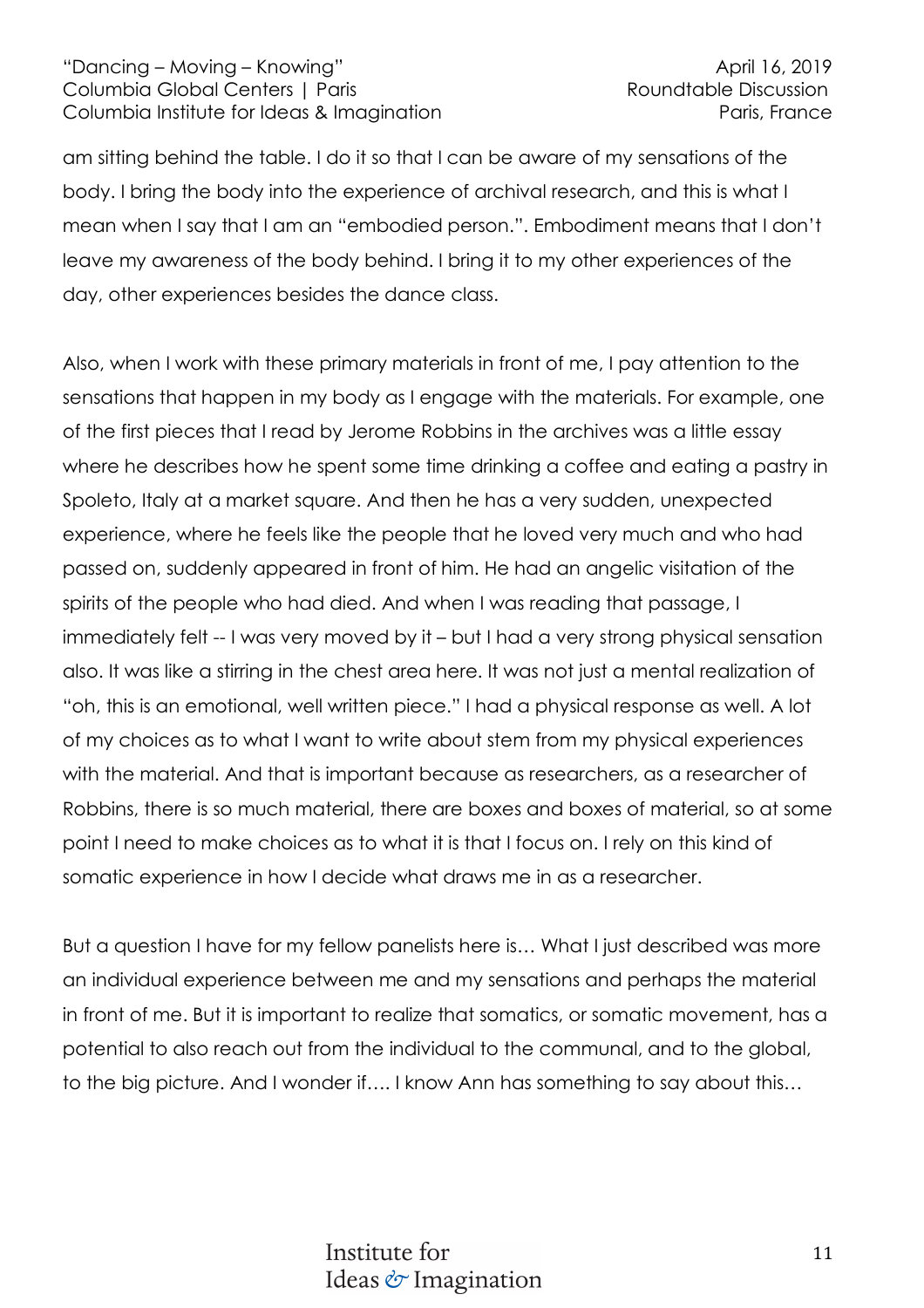**Ann:** With pleasure. Before I launch into my excursion, I need to say that I speak on behalf of somatics, but my idea of somatics is an extended idea. My training comes from the martial arts, from yoga, from the energy arts. These are older practices that lie at the root of somatics. While I don't confine myself to the current definition, I embrace it as well.

What is so obvious that it is invisible is that we are always in relation – *always* in relation. Whether it is with this inner landscape of thought, feeling, sensation, memory, and imagination -- everything that is in there -- we are also in relation constantly with the world around us, and this universe around us. There is this constant interplay. This is a given. It is there all the time. And we forget really easily to stay awake to that constant motion.

One of the things that I think that we take with us – from when we practice dancing, and when we are immersed by dancing or moving in whatever way we move with awareness – we practice sensing and processing and being aware and being awake, and being touched and moved by what we discover. We become sensitized to ourselves, but we also develop an empathy for others. Not just emotional empathy. When people talk about empathy we often think of *emotional empathy* – yes. And also a *physical* empathy. My dancers, when I was rehearsing with them, used to think I could read their minds. I wasn't reading their minds, but to them it felt like it. I was reading their bodies. And I was reading their bodies through the sensations of my own body. My martial arts teacher described it as "tasting the other." This was the language that he gave it. (How *do* you put language to that?) Anyway, there is more than that. But that is one element that I think this brings, that takes us beyond our own individual experience.

So, let's go back to the body, because that is the language I speak best. If you are willing – and no one has to do anything I suggest or propose – but if you are wiling, stand up. I am going to walk us through… so, you could say "humor me" – *"faites moi*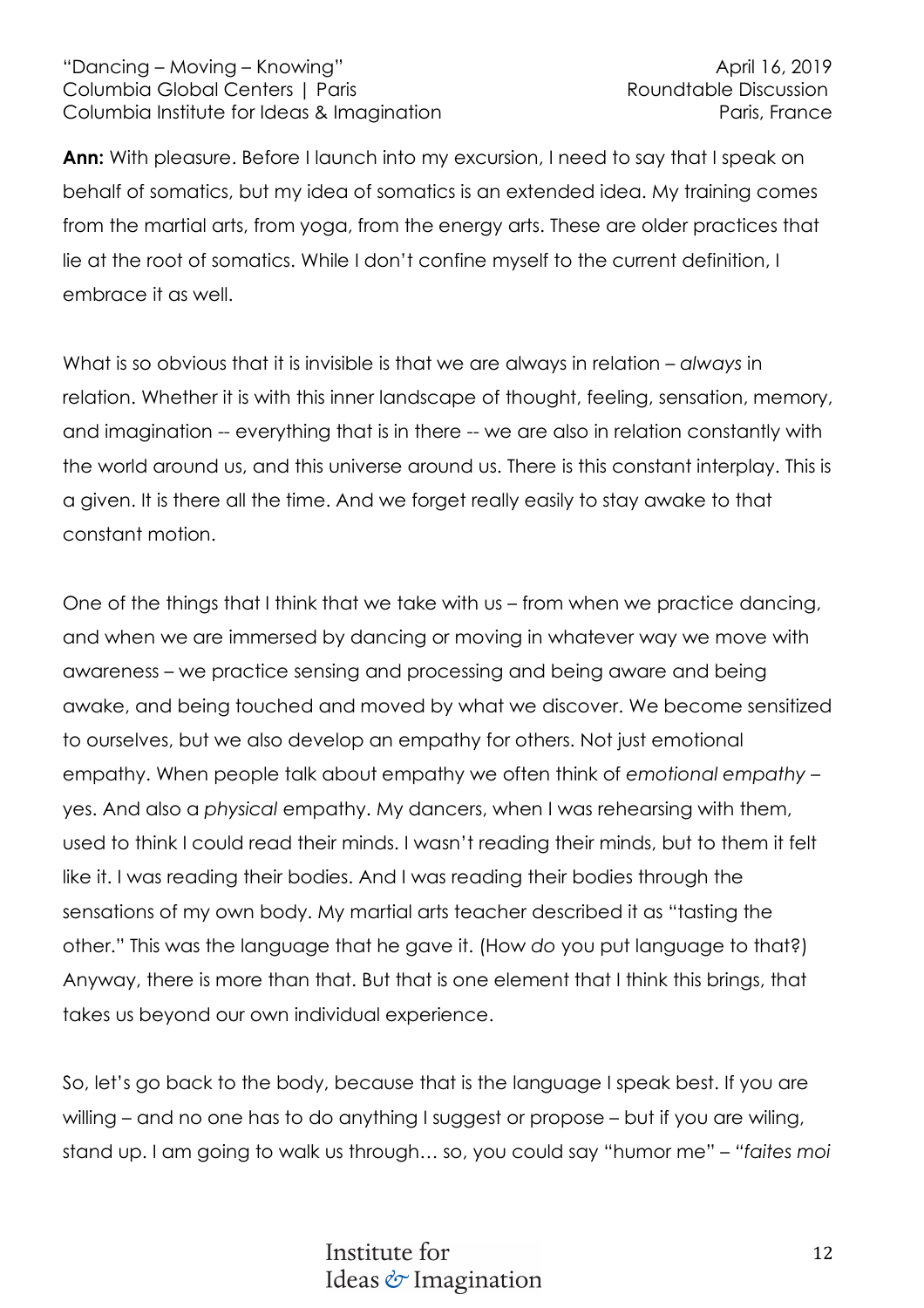*plaisir." Mais pas de tout obligatoire*. But not obligatory. Don't do anything that you feel uncomfortable with. Separate your feet about hip distance apart and shake out your shoulders. Let your knees bounce a little bit, and let your weight drop down into the earth. You can jiggle, a little bit like you are on the New York City subway… just letting any tension drop off your body, and feel your feet rooting down into the ground. Then let that stabilize and quiet when you feel ready, and bring your attention inward a bit, and then downward, and see if you can feel the earth under the building – or imagine that you could if you can't, just for the journey. See if you can plunge your attention a little deeper, and feel the center of the earth underneath you, under all the layers of the city, under the layers of the earth, just feeling the center of the earth…

From there you can imagine your feet rooting and connecting, and as they are doing that, you could feel: Where do you have your weight in your feet? A little bit to one side? A little bit back, or forward? You can shift a little from one side to the other, and see if you can find the center between right and left, so you are sharing the weight between two legs. Maybe a little bit forward and a little bit back, to see where the center is there. From that center, you can imagine feeling the metatarsal of your big toes and the metatarsal of your little toes, and feeling that both of them are rooting down equally – and the outer edges of your heels, the two outer edges of your heels, feeling both sides rooting down equally. You could imagine roots growing down straight toward the center of the earth right through your feet. And from those roots, imagine growing upward. Le mot, *pousser en français, c'est si beau*. We don't have that word in English. To push, to grow down into the earth -- you could imagine your hair like leaves, feeling that upward movement, like a plant.

Just keep growing… and overgrow. Let your knees start to lock back a little bit, so you find the tension, a locking in the knees. Feel what that does in your hips, your lower back, your chest… Then soften your knees a bit so your tail can drop down again. So you can feel that connection with the earth again. If you need to jiggle to

# Institute for Ideas & Imagination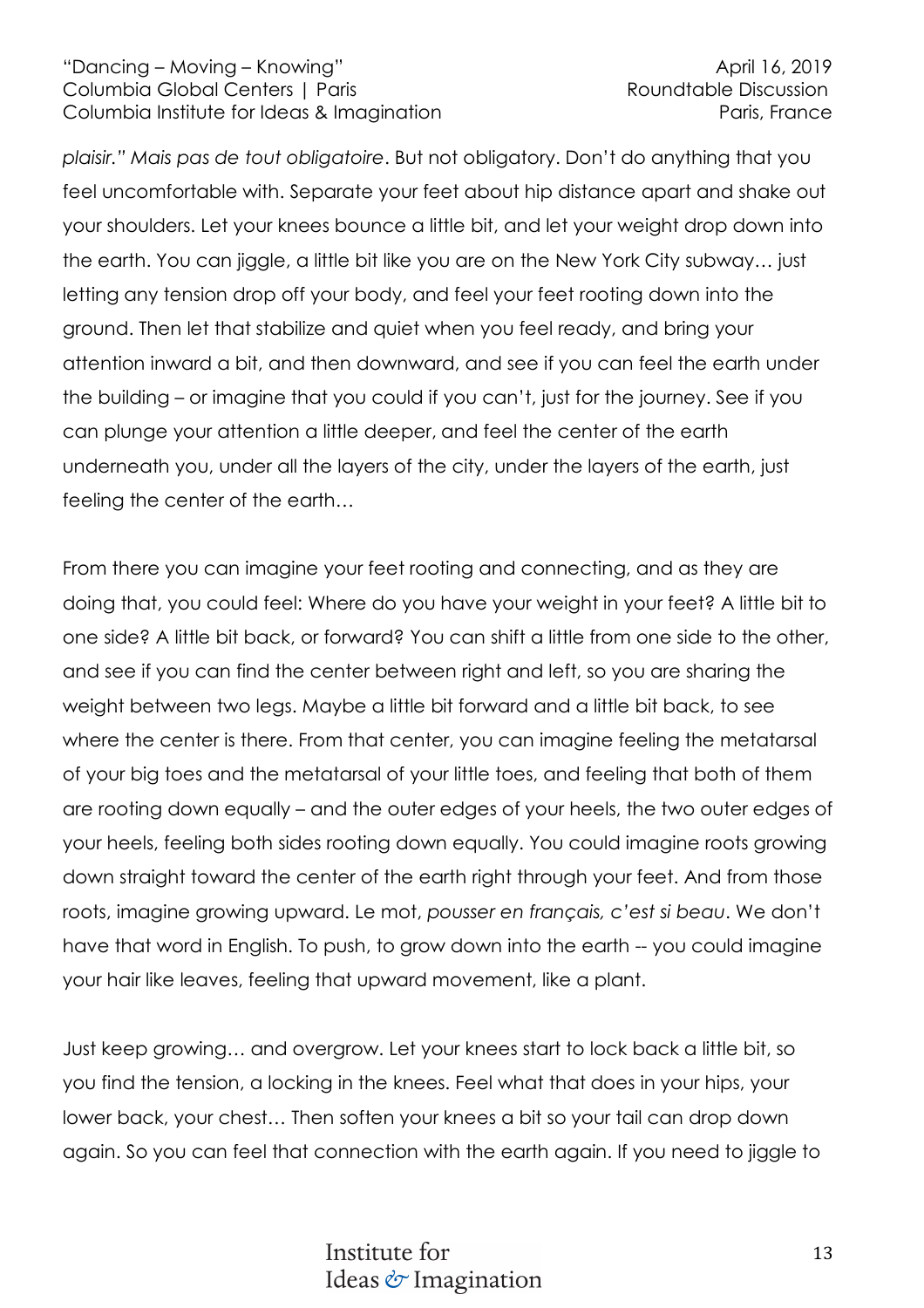find that again, go ahead and do that. And again. Play with that one more time, rooting down through the feet, feeling that growing down to go up. Just before the knees lock, feel that length, so it feels comfortable and easy and long.

From here, this part might be a little weird, so if you don't want to do it, don't do it. But, I am going to ask you to imagine a column of light shining down around you. You could imagine it like an extra layer, separating or clarifying or distinguishing the interior space and the exterior space.

Go ahead and open your eyes if they are not open already and, without shifting your focus or your head too much, take in an awareness of the people around you that you can feel. Whatever information there is – not good or bad information, it is just information. What we do with it is where it gets more interesting. What do you feel? What do you sense? Go ahead and expand that to the whole room. See if you can feel the whole room of us as people – all the bodies. Feel free to let your head move about a little bit, without looking directly for it, the sensing, through the skin, the back… maybe you can feel the walls of the room, the floor of the room, the ceiling. Maybe you can sense the air moving between the bodies and the objects. Just being aware -- What can you be aware of? It is just a question, for your self. There is not a right answer. Just for the fun of the exploration.

Bring your focus back to your own body. You can imagine that column of light, or feeling yourself rooting back to the earth again. From here, if you are in the front row you might want to turn, or you could come forward and touch the table – put your hand on the chair in front of you if you want. And now shift your weight to one foot. Okay? So you are essentially trying to balance. If you could do it with one finger, that's cool. If you could do it with none, that's great. If you need two fingers and two fists, that's fine.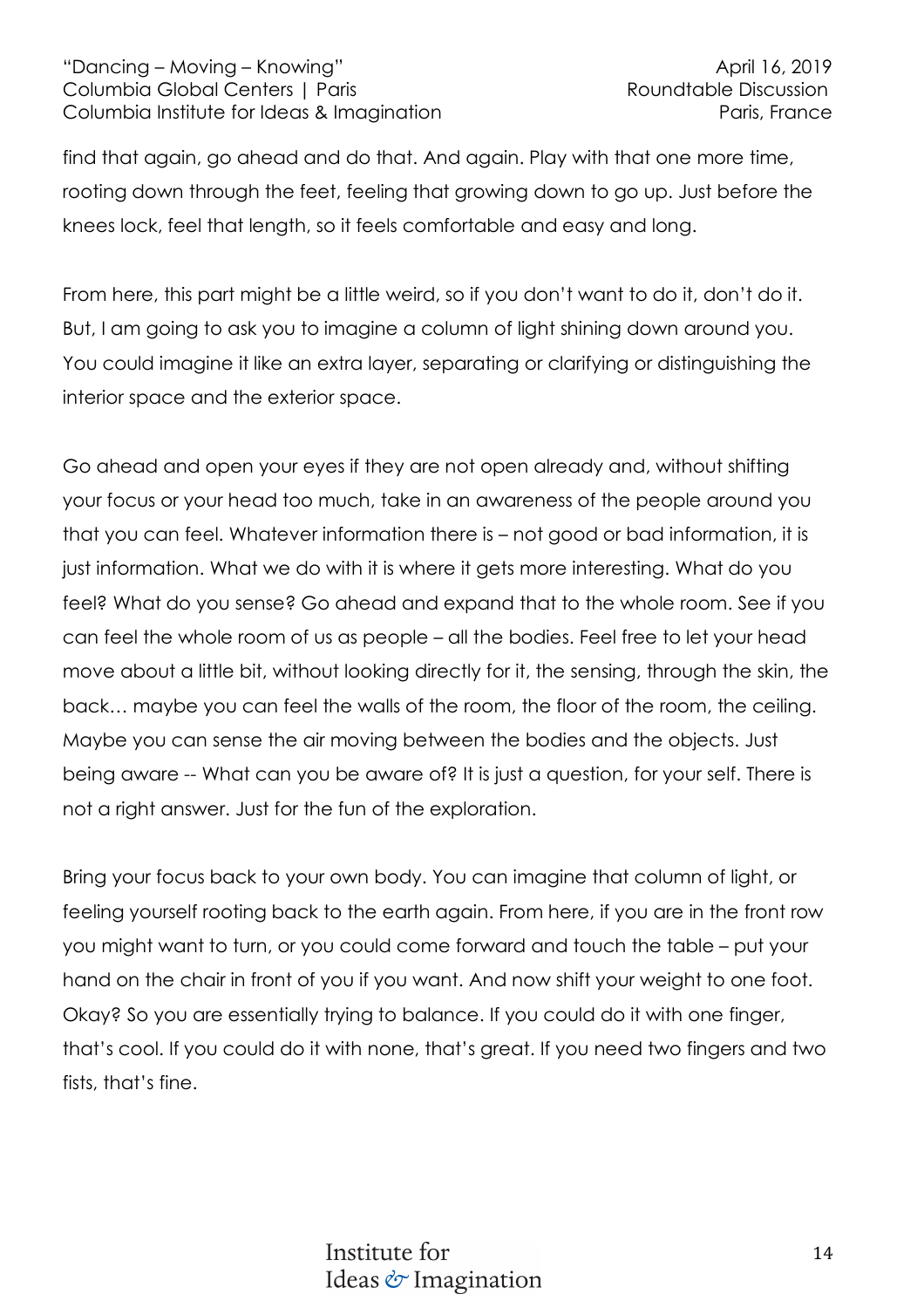Now go ahead and open your eyes, so your eyes are helping you to balance. From here, without shifting your face, just shift your eyes to the right. See what you see, and feel how you feel about what you see. Just take it all in, bodily.

Then turn your whole head and look to the left. Again, see what you see, and observe what this does with your balance… Drop your focus down to look down toward the ground. See what you see and take it in. Feel what you feel. Hear what you hear. Everything that is available to you. Then look to the up-right diagonal – head and eyes. Take your eyes straight up to this beautiful ceiling, and then up and over to the left diagonal. And come on back. Go ahead and sit down, and take a moment to process that experience for yourself…

**Hiie:** Does anybody want to share what this experience was like for them? We are practicing the ability to find language for physical sensations, which is, by the way not that easy. It is a whole journey… Yes, please…

**Audience 1 [male]:** I notice how much – we were talking about metaphors before – I noticed how much metaphor is used for movement and bodily things.

**Hiie:** Yes, thank you.

**Audience 2 [female]:** Well, a little pre-story: I come here after six hours of movement practice. So, while doing this exercise I think all the muscles, it seemed to me that my entire body went to my feet, connected to the ground and just dissolved in it. So, I actually felt no barrier between the ground and my feet and actually the sensation was that I am so stable now, because all my muscles, tired after six hours of practice are just spread around like roots and they hold me on the ground so well that nothing can shake me. And then the support, the attention to the space, that the space is not empty, it is full of of stories, of bodies. I am not only rooted to the ground, but I am rooted in here and here. And I am so stable now. It was a great sensation. Thank you.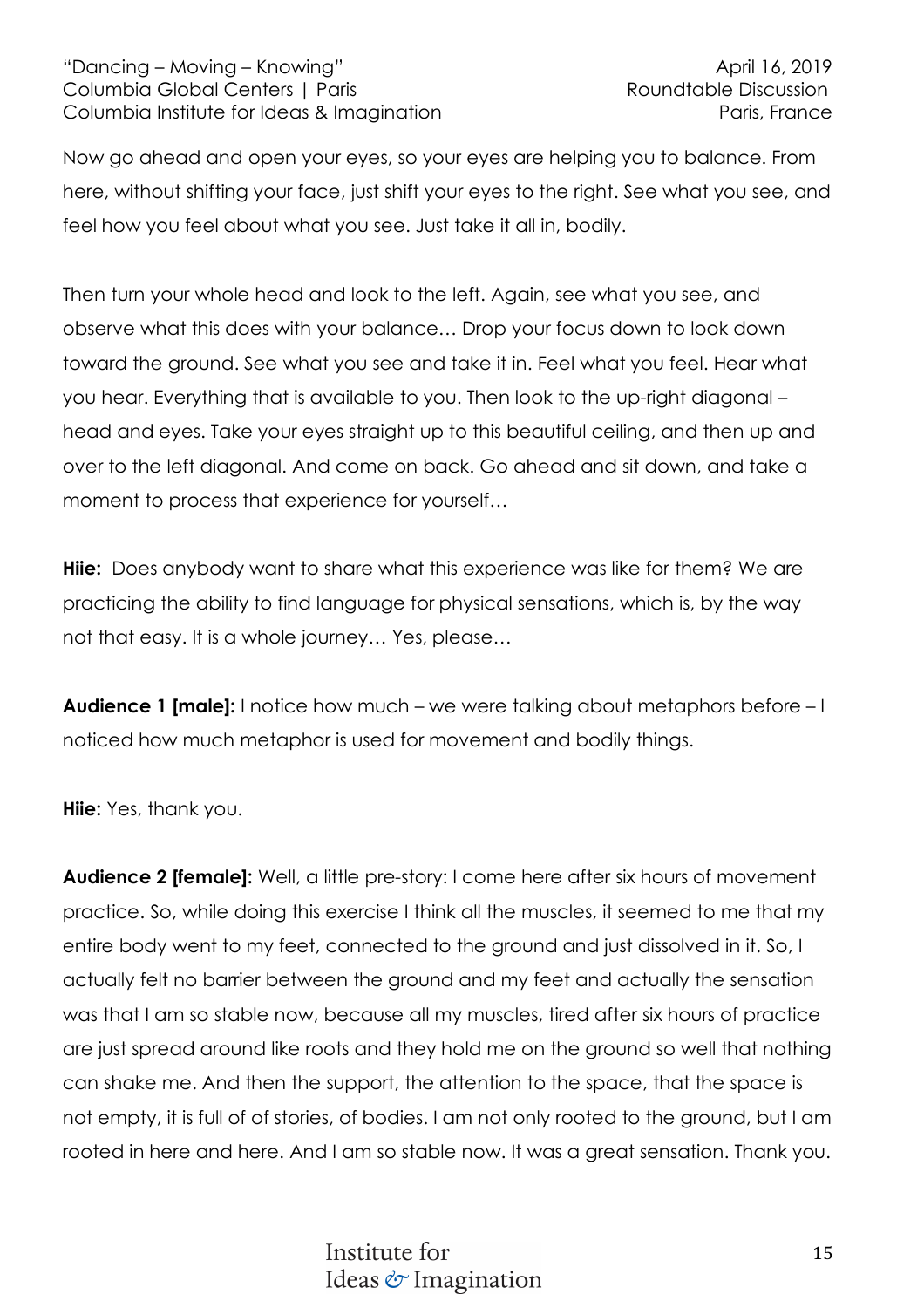**Hiie:** Thank you. And maybe one more. I saw a lot of hands… Yes, please.

**Audience 3 [male]:** My feeling was more like the fluid inside of me, that I feel when you get up to stand up that, it is the fluid part of yourself that you feel, it gets dragged down by gravity and you have the feeling of air pressure. And so it is really something that is not about real solid, but fluid or gaseous, if I can say.

**Hiie:** Um hm. Thank you. Is there anybody else? One more person?

**Audience 4 [female]:** So, when I open my eyes, I feel that I am standing in a forest, and everybody is a tree. And I feel like, I can sense that some persons are slightly tickling, like the wind is going through the leaves and is creating this little tiny vibration. And I can feel that because when people shift their weight we hear the sound of this wooden floor, and I feel that we are all connected by the wooden floor, with this tiny change of sound and also the change of the texture of the wood floor. So it is like we are all trees in a forest, and we are all connected by the soil underneath.

**Hiie:** That is very beautiful. Thank you so much. It is so interesting to hear about people's embodied experiences -- I can listen to you all forever. So let me know later also what you felt, if you feel like it.

Ann, tell us something about improvisation. We know that you are a great improviser. What kind of knowledge is possible through improvised movement?

**Ann:** I am going to back up just a tad and then loop into that question, because what I find really interesting in the balancing is that – when I was a young dancer I thought balance was a point in space, with my point shoe, that I was supposed to find. I was so desperately searching to find this point in space, which I never found. As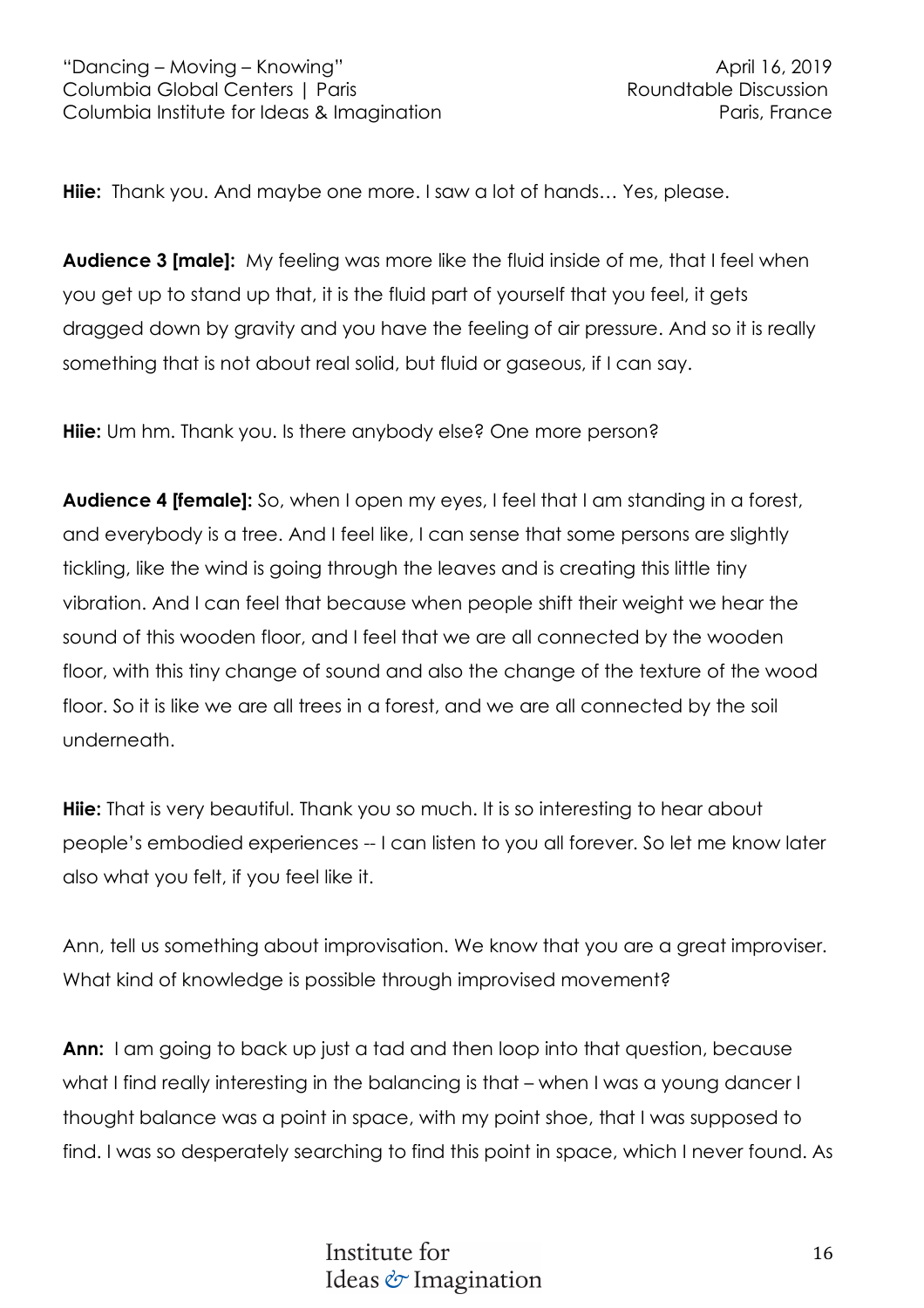I went into modern forms that would start throwing you off center more and more, I started to realize that it is this ongoing process of constantly adjusting. And that was something I learned from movement that was really profound. Which applies into systems thinking, which is where my whole universe and focus seems to be these days. In systems thinking we call this dynamic balance, this flux, this fluid process of balancing. In systems thinking, the material universe is seen as a dynamic web of interrelated events, processes, and relationships. So, dynamic balance applies to not just walking and dancing and moving but to metabolic processes like digestion, drinking and breathing, to interspecies with the food chain, with nature, our environment, the biosphere, and in our human relationships. So there is this ongoing process of dynamic balance in all of these relationships. Gregory Bateson and Fritjof Capra apply this also to social systems. But basically, what it is that is so fascinating about this kind of experience to me is that the body self-organizes faster than you could consciously be aware of. In the martial arts it becomes really, really clear that you can't keep up with it if you try to think it. You have to let go and let your body do it.

Essentially, it is this process of a living system using information from within and from without in cycles of feedback, processing and response. One current view from a systemic perspective is that the living world tends to evolve toward increasing complexity, from disorder to order. That is the living world: from disorder to order; the opposite of entropy. The use of feedback is critical to this process of balance, survival, evolution. And we meet this all the time in an improvisational setting.

When we are improvising, essentially what we are doing is encountering the unknown or the unforeseen on a regular basis. You can't predict it. You can't control it. You can try. You can influence it, but there are other people involved. (When I am talking about an improvisational experience, I'm talking about a *shared* improvisational experience, specifically.)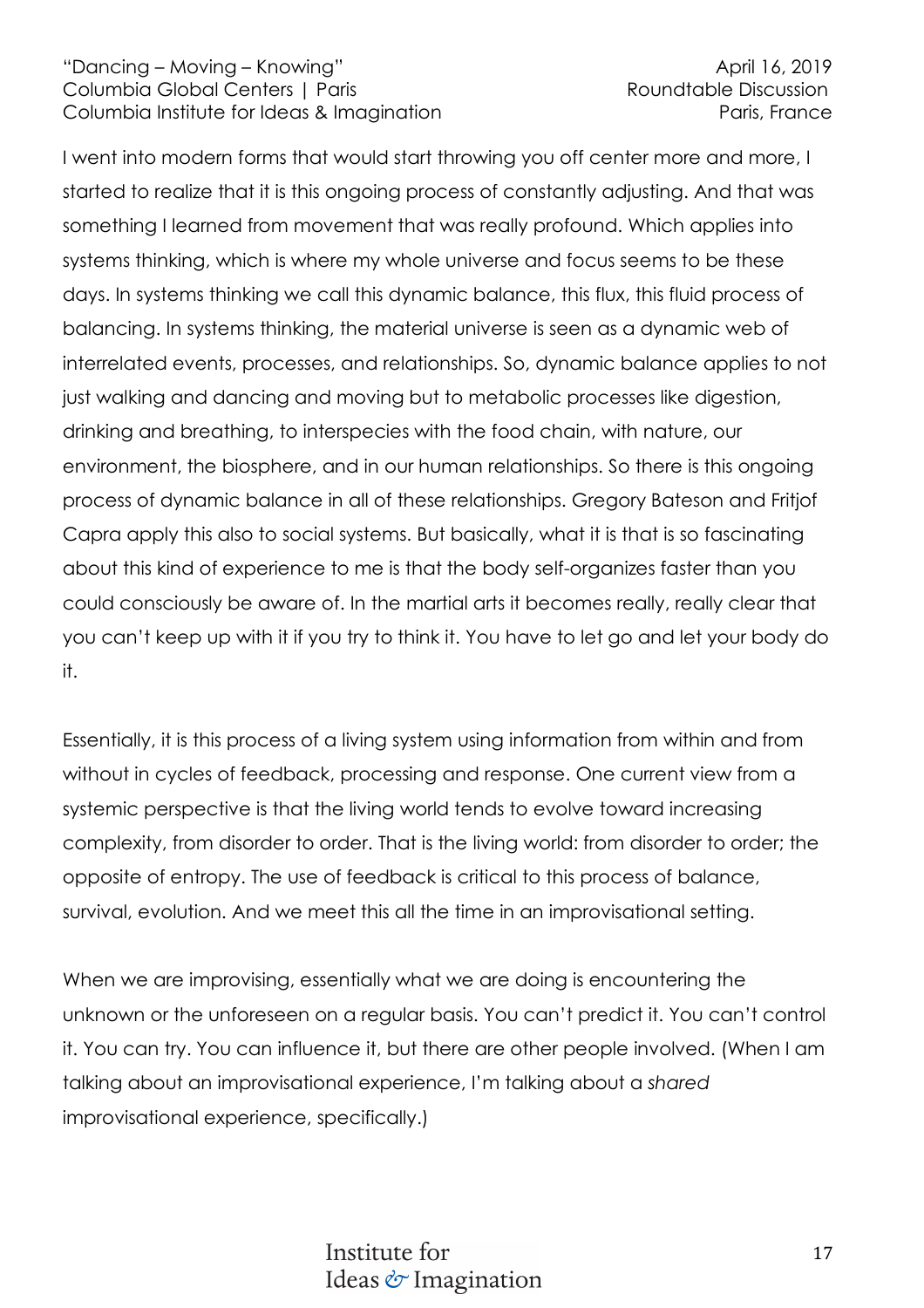When you first start doing this what usually happens – I was a ballet-trained dance, which is all about control, and precision, opposition, and weights and balances. When you get into a space of improvisation, you could do *anything*, and you don't know what to do. You are stunned. In French that word I think is *medusée* – petrified. This is a moment where we either can't do something, we draw a blank, or we resort to old patterns or habits because they are familiar or they feel safe. They might not be the most appropriate or constructive response in the moment, but we know them. We've relied on them. Sometimes what we'll do is limit how much information we'll take in….

Like, for example, right here, right now, if this is an improvisation, the information I should be taking in is my people sitting right next to me… and I just let this pass forward, and let that be enough…

**Hiie:** Lynn, can you give some historical perspective here? Bring us back to history?

**Lynn:** Of course. So, I am going to talk about a moment in time where the historical perspective was one of closure, as opposed to one of openness of the kind that Ann has been encouraging us to explore with the movement exercises that she introduced us to. And before I talk about the particular moment that I am going to use as an example, I just want to acknowledge that one of my research assistants, Amanda De Santos, is here from Franklin & Marshall College; she helped me with this research last summer. I am so grateful to her, and many other students who have helped along the way.

All of us have been improvising as we have developed this script, so I am going to have to go forward a little bit over some of the images I was going to show you, in order to get to the moment in time that I intend to talk about now, which is called the antebellum period in United States history. That is differently defined by different historians – it typically ends by 1861 when the United States Civil War began. I am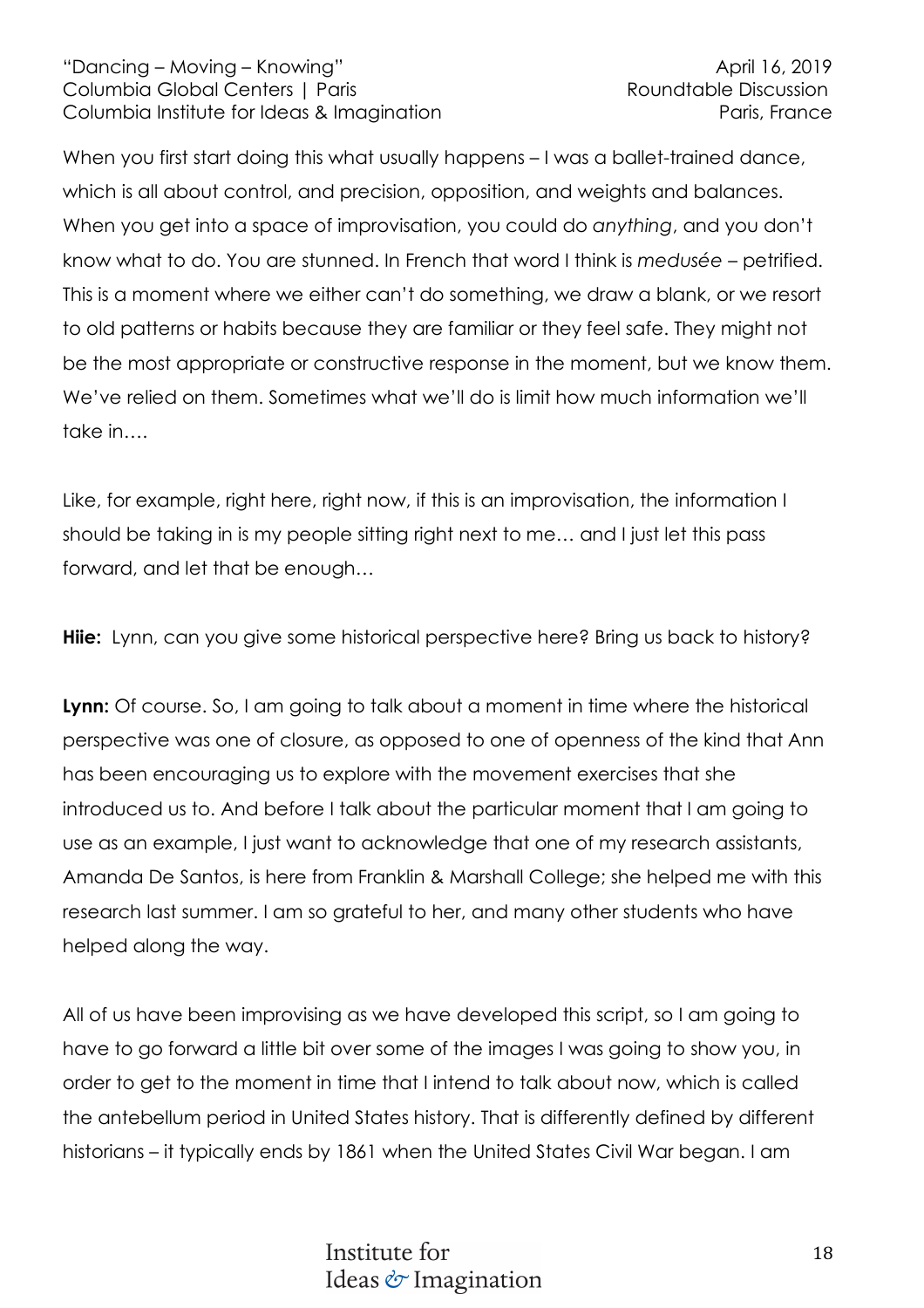beginning it in roughly 1820, but it is essentially from the end of the War of 1812 (which ended in 1814), to 1860, that is roughly the period I am thinking of as the antebellum period. In this period, what was going on in the United States was an attempt to define social and cultural formations in a strict and hierarchical way, which actually ran counter, of course, to the rhetoric and the philosophy of the American Revolution.

This attempt drew on, as we shall see, other scientific and philosophical constructs. But as a dance historian—surprisingly perhaps, for those who might not be aware of the relevance of dance to so much other history—these kinds of hierarchical organizations showed up as well. [Slide] What I am showing you here is "Lessons in Dancing, Exemplified by Sketches from Real Life in the City of Philadelphia,… by a Dilettante." The dilettante was actually Edward W. Clay, who is a very well-known social satirist of the period, and cartoonist. These are some of his least offensive illustrations. I am not showing you some of the truly vile ones that he did later. But this is a series – I am going to show it to you on two slides because they don't fit well on one – where E.W. Clay began the illustrations with the highest level of dance achievement, which is the social dancing of the Philadelphia City Assembly, the elite society of the city – the merchants and those with inherited money. Those same people are still pretty high up, but here in page two, they are dancing in costume. Now that just takes you down a little bit of a notch, because you are in disguise. And all kinds of things can happen when you are in disguise. But, indeed, fancy balls, or masked balls, were very popular in the period. In image number three of this series, we are getting a little bit into deep water here. We have the waltz: people are touching one another, men and women; they are facing one another. The women of course it was the women—were getting dizzy, losing control, and then all kinds of things could happen. So we are moving down the social scale, and over here we have two ballet dancers from the period. French dancers. Madame Hutin and Monsieur Achilles. We can see that they are performing some pretty nice ballet – I would take it today! But she is wearing pantaloons under her skirt. The first ballet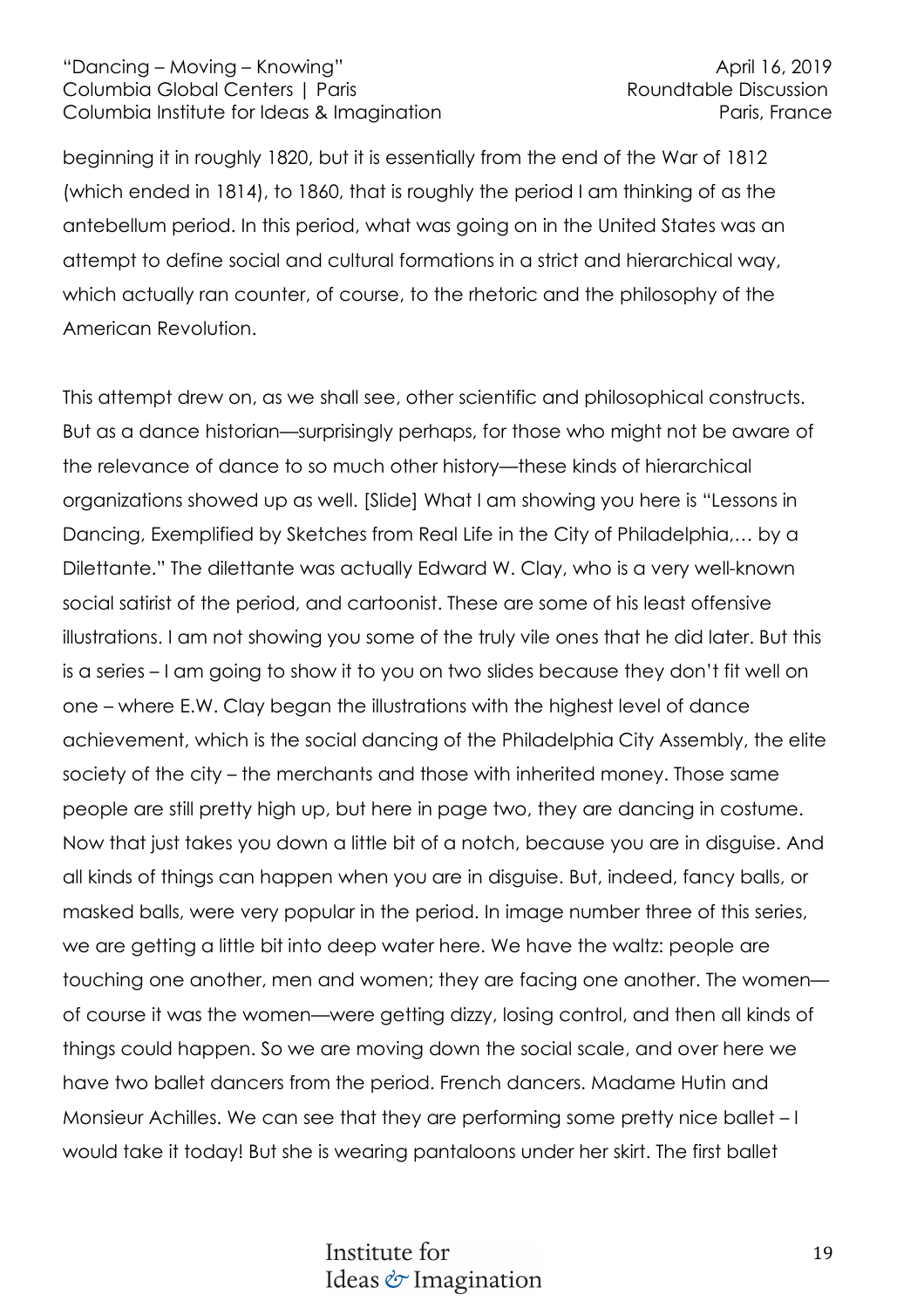dancers who came over were wearing skirts and tights – the women – and this was so horrific for American society that they were booed off the stage. Madame Hutin had the same experience and the second time she appeared promised she would be wearing her pantaloons, and that is how she is depicted here by E.W. Clay. So these dancers are clearly highly refined movers, but they are stage professionals. There was a lot of negative rhetoric about that at the time.

Moving down in E.W. Clay's listing, and he does them exactly in this order in "Lessons in Dancing," we next come to some New Jersey Quaker peasants. They are dancing, even though the Quakers ought not to have been, according to their strict rules of behavior. She is looking kind of shy and modest about it, but he is having a pretty good time. Moving down a little bit further, we get the working-class dancers – the artisans. She is dressed in a little bit too showy a way, his top hat is too high, and their elbows are bent and they look kind of awkward, but we see they are having a good time.

We get even further down the social scale and we start looking at sailors and their girls. Sailors, we know, were those border people who were always bringing ideas from across borders and over the oceans, and intermixing with people of all kinds of nationalities and races. You could get into big trouble for that. Way down at the bottom we have the free African American population, the largest group of whom lived in Philadelphia in this period. They too were dancing. But, as well as dressed, and as refined as they might have attempted to appear and to move, they were down at the bottom of the scale. There were no plantations in Philadelphia – I showed you the old plantation, from the South, in an earlier slide – they would have been lower down yet.

Where did these ideas come from? They came from science in this period. [Slide] And here you see a couple of the illustrations that were widely known—not just by scientists. These were published in magazines, in newspapers, in the period where you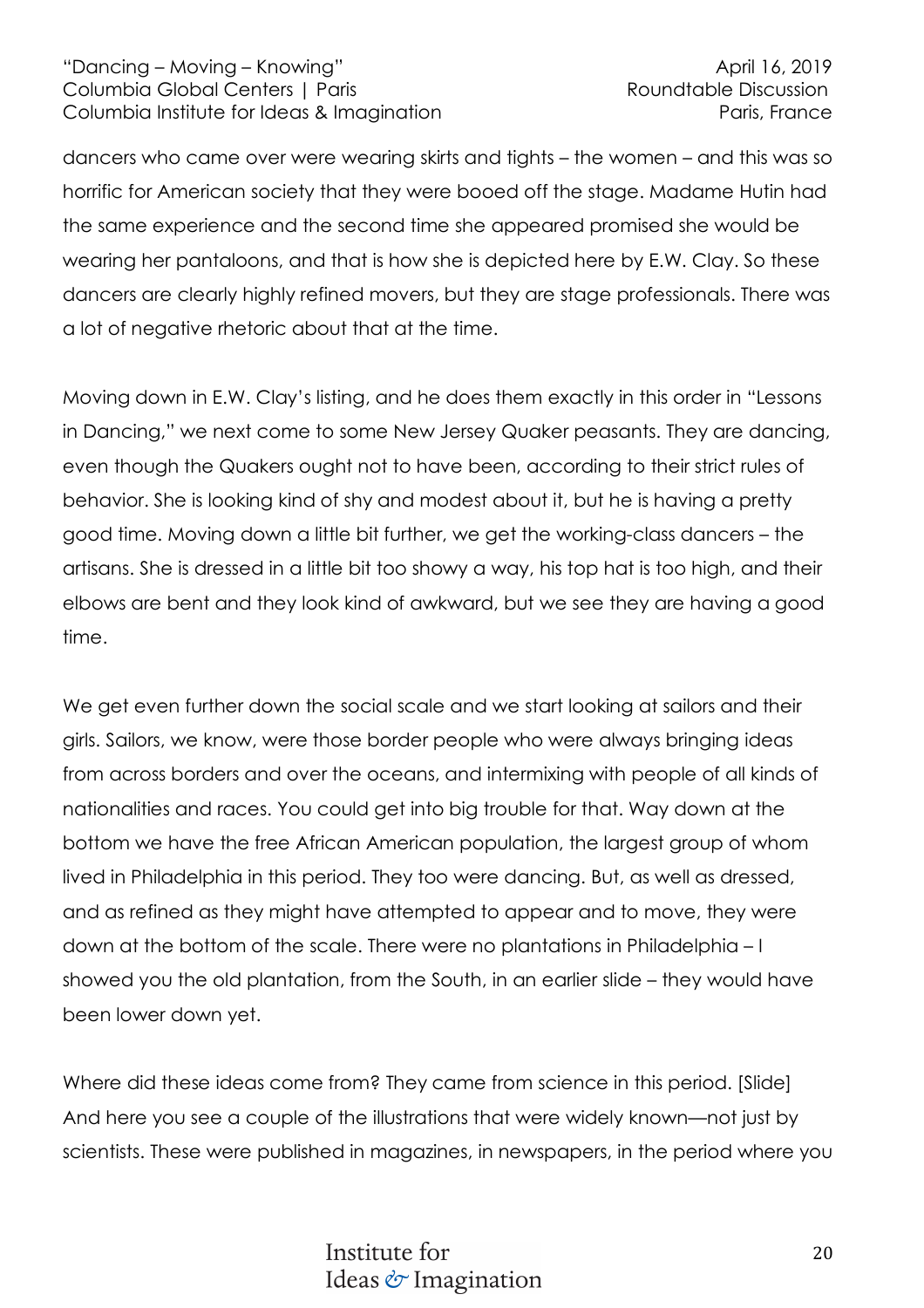see how the ranking of human types was fixed. And, this is of course a period where the question of slavery was hotly debated. Philadelphia was an epicenter of those debates. It was also an epicenter of this kind of scientific production. We see here some of the ideas that were being – not just propagated, but the public was assured that this was true. Science 'knew' this depicted hierarchy of human types to be true.

[Slide] Here we see how the Grecian male is at the top of the scientific hierarchy, the chimpanzee lower down among the primates. And who makes the link between? Those Africans – who we have to figure out how to fit into our American society, our United States society. We also see another version of this kind of ranking by the Dutch Pieter Camper, whose work was misinterpreted and used by the American and other scientists of the period. And so you see how these kinds of ideas broadly infiltrated the population, and even affected understandings of dance and movement in the period. [Slide] I put them together on one page here, from the highest to the lowest of the dancing, together with one of those scientific illustrations. I'll stop there.

**Hiie:** Lynn, can I ask you something? Before you asked me the question of what it is like to be an embodied researcher in the archives, and I wanted to ask that question back: What is it like for you to be a physical, embodied person doing this kind of research looking at these images, like do you… What is that like?

**Lynn:** Well, my fellow panelists have heard me enthuse about this before, but my first exposure to primary documents was actually in Seville, Spain. I am so lucky that I am the age I am, and that I was at a point in time where you actually were given the document physically, instead of allowed to look at a digitization of it. I remember when the huge boxes of the documents I was requesting would come before me, and I would fish through and pull out the document I wanted to study more closely, and I had the understanding that that physical page, those contracts for example that I showed you earlier, had been touched, had been signed by the choreographer who was going to make the dances for those Corpus Christi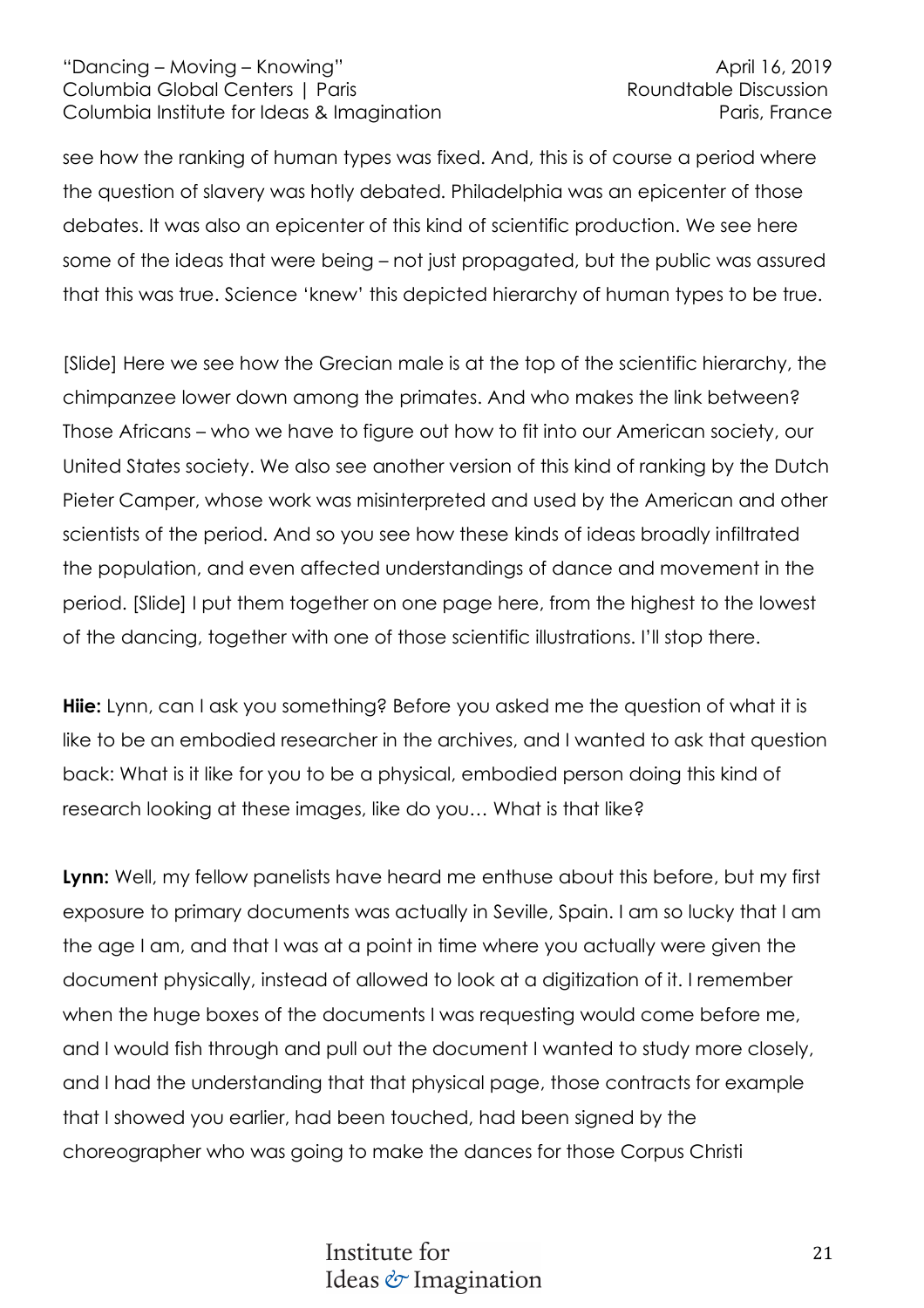processions. And to me, that created a link across three hundred years. I felt like I was holding hands with those choreographers by touching that page that he or she (in this case—there were many female choreographers in this period) that he or she had touched. And I felt their passion, their hearts in their works and in the words that were inserted into those very formulaic documents. Every once in a while something would spurt out of them and I just said, "There *she* is. There is Doña Josefa." You heard them; you felt them. For me it was thrilling.

**Hiie:** Isn't that beautiful? It's a beautiful example of another kind of knowledge that is based in the kinetic, like touch…

**Lynn:** Tactile.

**Hiie:** Yes, seeing the handwriting, touching the papers. I feel like that is a layer we might be losing in our contemporary culture a little bit, so it is important to bring that back in.

**Lynn:** On the other hand, I can go through about a hundred documents in the time it took me to do two in the past, so… There are advantages.

**Hiie:** Yes. This kind of electronic version of a lot of material.

We are very eager to hear from you about your experiences with movement and knowledge, and also if you have any questions for us. But maybe one idea or statement that I want to leave you with before we turn this over to you is that movement and thinking, movement and knowledge are not too far apart from one another perhaps. Movement can inspire us to think better and articulate ourselves better. And it can also come into our research and into our writing in very profound ways. So, we think with our bodies, also, not just with the mind. Like being in the body.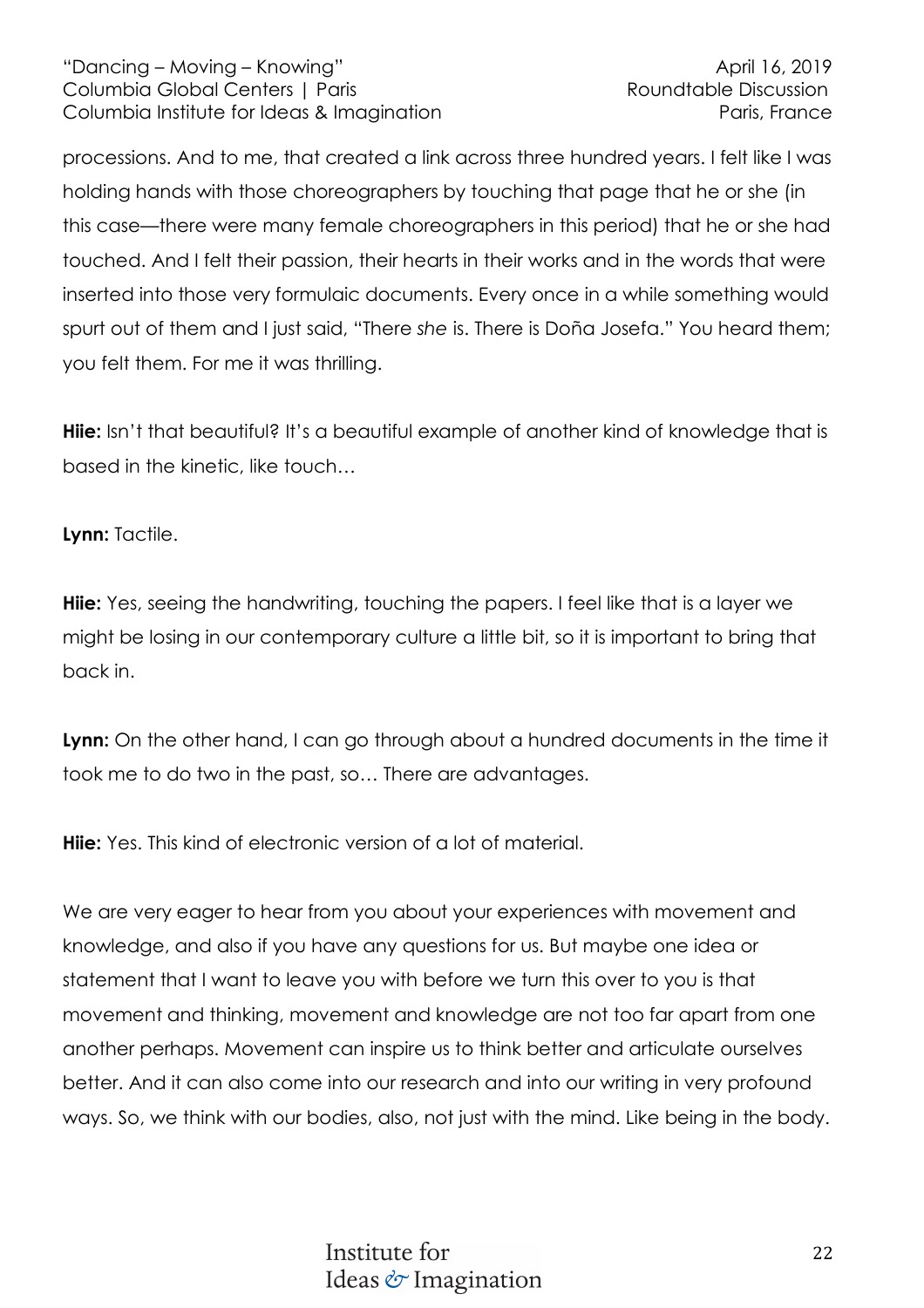**Ann:** Can I just… propose an image – because I love working with imagery – that I have been working with for myself. Because I keep digging into cognitive neuroscience, I am digging around everywhere. To me, the idea of the mind being not simply the brain, but the mind being the whole nervous system through the body, but then even more than that. Like *in* an interaction with all of the organs and all of the information on the inside, and then that fluid interaction with everything else. What if that's the mind? I like that idea of the mind.

**Hiie:** Kiko, do you want to add anything also?

**Kiko:** I work with archives, like Lynn and Hiie, and I must confess that I've never thought about my body when I was in search of the documents. Never. This is the first time.

**Hiie:** That will change now.

**Kiko:** What is clear is that when we move we are signaling territories. And we are constantly changing these territories. Especially every time we find something that is good for our research. But I was thinking about the way we are doing now, when we are in search for documents on the Web. Because it is obviously that the internet has provoked this disembodiment, and so, for instance, when we are in the archives, we have to pass at least an hour or two hours to find something. But when we are in the net, maybe you can have ten or twenty windows open. You can find these things very quickly, so the surprise is coming very very very very quickly. And I must confess that this is addictive. It *creates* addiction…

**Hiie:** Hm. Do we need a microphone here? Hold your thought. Wait for the microphone please. Thank you.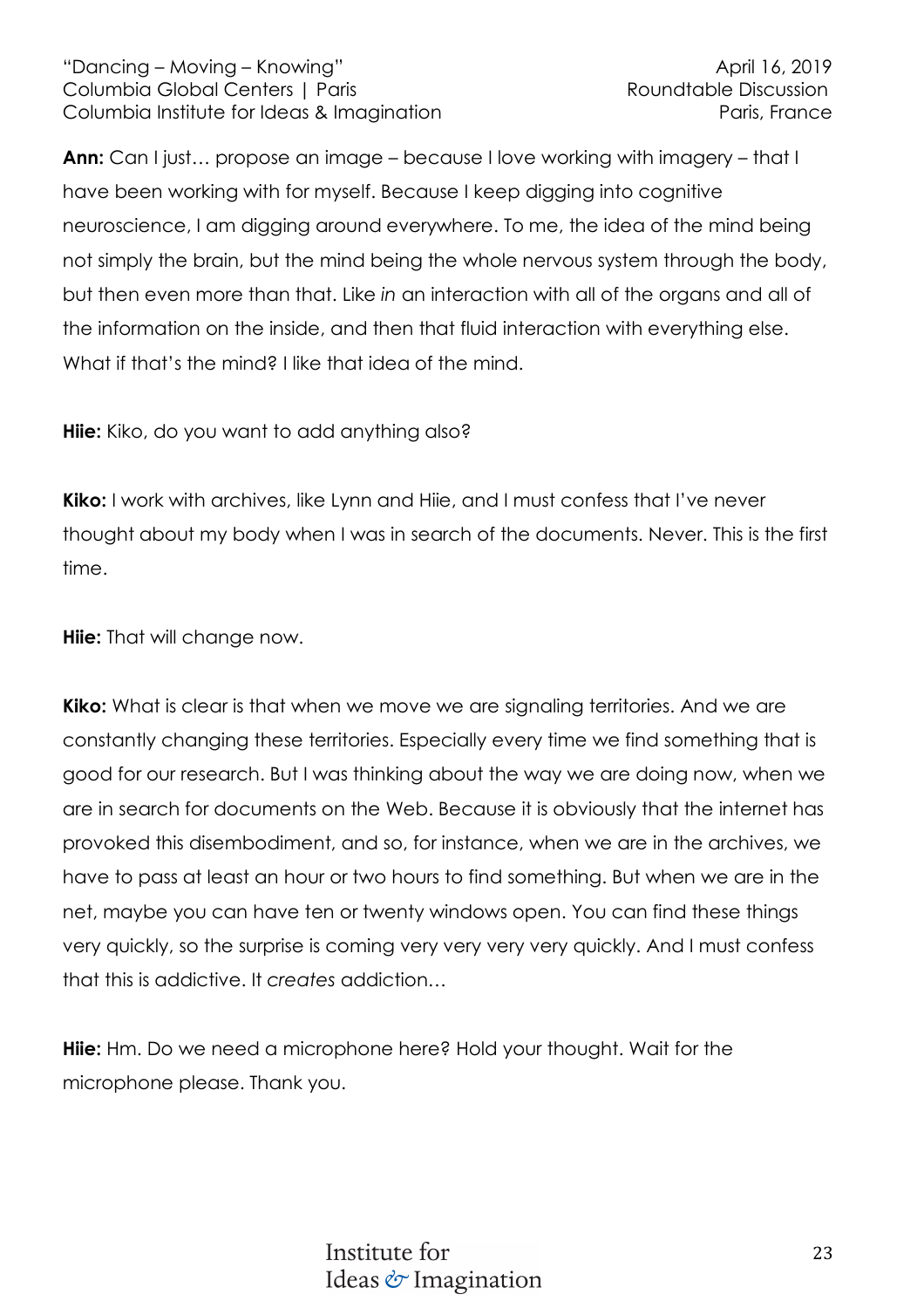**Audience member [female]:** Because you said it goes very very quickly, and when we are in a physical archive and we need one or two hours just to look for one document. But then, on the internet, it is true, it is wonderful from the point of view of knowledge. But then, we don't have time. I mean, it doesn't go very quickly – just time does not exist any more. So, we don't exist in space. We don't exist in a time. We are just really in the conception of mind, which is not -- I completely agree: the mind is everything. Thinking comes from whatever we do. But, this internet really alters the concept of what the mind has been thought to be. Something which is completely outside the body. It's wonderful to have twenty windows, but then we miss the most important knowledge I guess.

**Hiie:** Maybe some people want to talk about their experiences with movement knowledge. We tried to think what kind of knowledge becomes accessible as we move, and as we do our work, and do our research. Maybe there are some people in the audience who want to talk about their experience. I can see, I know there are some movers in this room, who move and think at the same time. Oh yes, also, and if you are more comfortable speaking in French, please speak in French and Loren will help us translate.

**Audience [female]:** Hi. This is more also a reflection on an earlier comment about bodies being lost, and in terms of working with my body and my movement personally, I think there was a period when I contemplated the idea that your body serves as a place of memory, as well, and as a place of history. For example, when you listen to music and you feel these movements coming out of you and knowing that they don't just begin with you, that they began elsewhere as well. Going home to Ghana, like seeing the picture of the dancer in Ghana, and going home and seeing my Grandma, and seeing the kind of movements I thought came from myself, be in her as well. So it seems also that your body is a site of memory. And it is not necessarily lost per se, but that you can, it can come up again.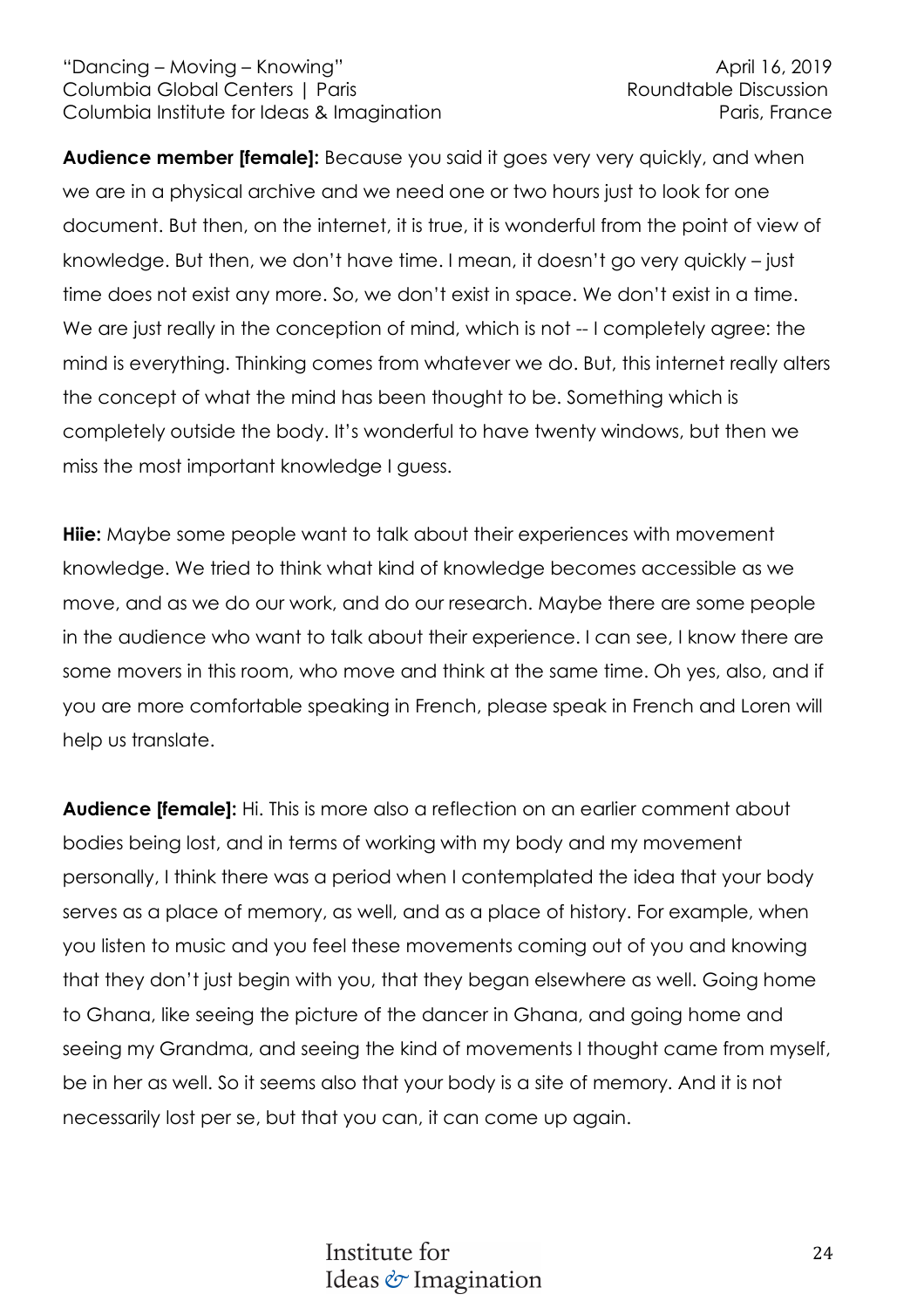**Lynn:** There is actually a body of study on this, and one I can recommend is Diane Taylor, *The Archive and the Repertoire: Performing Cultural Memory in the Americas*. Published in 2003. That is one example of a work that speaks directly to the comment you just made.

**Hiie:** Thank you.

**Audience [male]:** Do you consider listening a somatic act?

**Hiie:** Oh yes. Absolutely.

**Lynn:** I think Ann made that clear.

**Hiie:** And somatic or embodied practices can also help you listen better. To listen to the sensations inside, listen to the space, listen to vibration… listen to one another. You can become a better communicator also. Sometimes in my dance classes I give images that are very much about listening. I'll say "Open your ears" or "Imagine like your ears are elephant ears" just to give people the sensation that this can be big here [indicating space beside her ears and head]. And it can be round. Very interesting.

**Ann:** I remember in one of my martial arts classes, when I was quite new into the practice and I said something to the teacher and the partner that "I was listening…" and my partner started talking. A lot. And telling me this, and telling me that. And I was like… that is not what I meant. I meant that I was feeling for my way. That I was trying to feel the information, sense what it was that was trying to be conveyed.

**Hiie:** And the practice of Contact Improvisation, for example, is all about listening through touch [connects wrists with Ann], and like "How is she going to respond to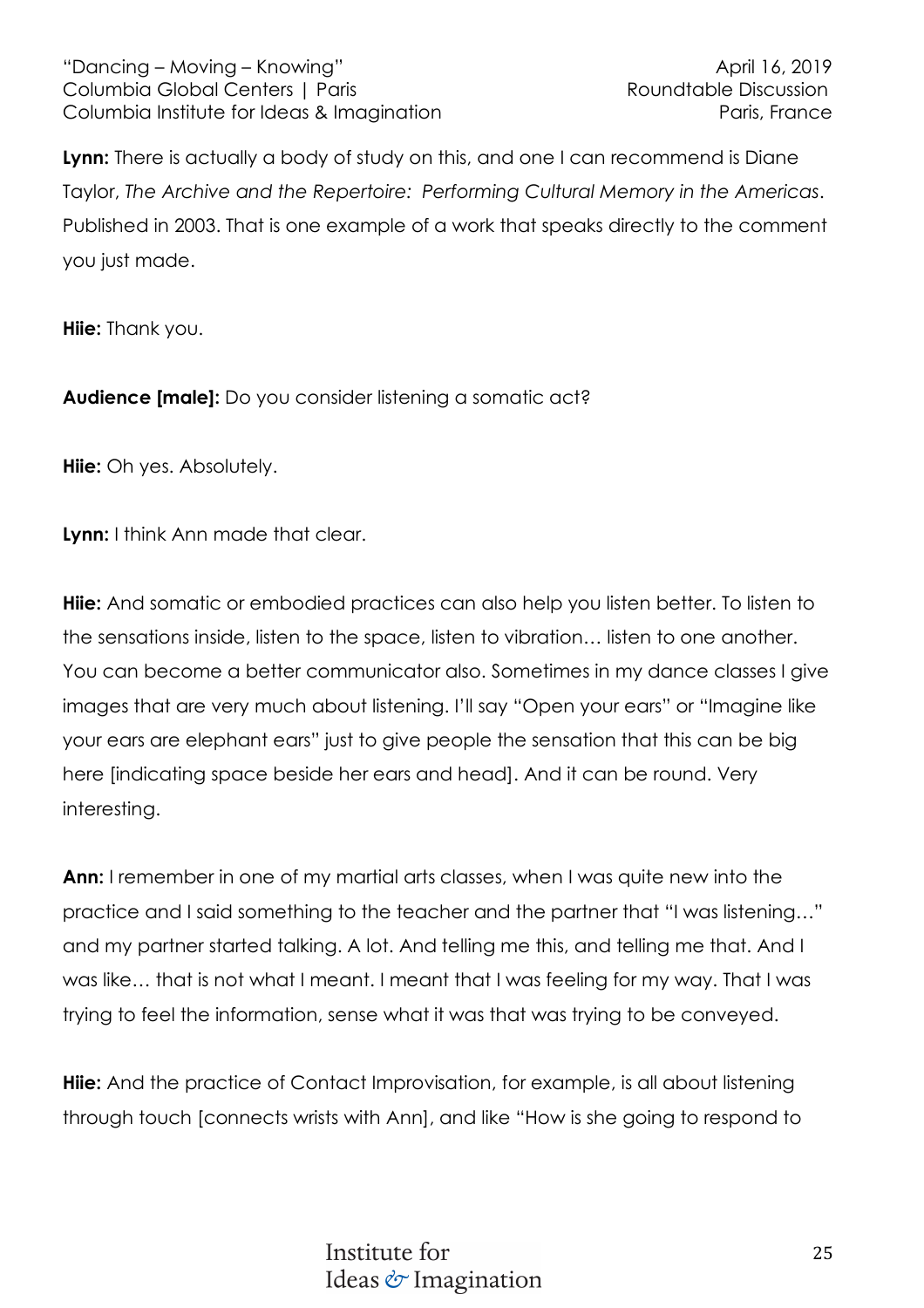me, and what is available? Oh. I feel her bones." It is a way of listening also. It can go really deep.

**Audience [female]:** I wanted to share this experience about how the body movement might be another way, maybe of language, of communication, of understanding things. It's really impressive sometimes when you cannot put words on something, or you cannot solve an issue, or you have an idea that is not clear, and taking the time to embody it totally without passing through the brai, and just embody it to the fullest. It can give you another understanding of the situation, or can give you maybe an extension? Because it is totally direct. Directly linked to your whole environment, and directly linked to your sensations, so there is not another layer, maybe… that we can express with the language sometimes.

**Hiie:** Yes. Absolutely. This is a beautiful idea, to bring the body into explorations of questions that you perhaps don't understand on a mental level. Anna Halprin is a performance artist, and a dancer and a revolutionary. Her practice, called Life/Art Process, is very much about that. For example, in Life/Art Process, one of the exercises that you do is you pose a question: "If my heart was able to speak, what would it tell me right now?" And then you explore that question as you dance. And then you maybe draw what the heart told you. And then you maybe write a poem about that. So it is ways of accessing this kind of knowledge that we don't necessarily get to right away if we think about this question..

The heart is on my mind, as you can see. Another example, I was just thinking about this yesterday. Somebody told me "I carry you in my heart." And it is like, oh, mentally I feel "this is a nice thing to say." And then I thought, "What if I brought this sentence into my dance practice?" Like, how do I actually feel about that? As I move, as I do my dance improvisation? And it becomes an exploration. Well, who is in my heart? Who is outside my heart? Is it good to have that person or that thing or that experience in my heart? How does my heart actually feel about that person being in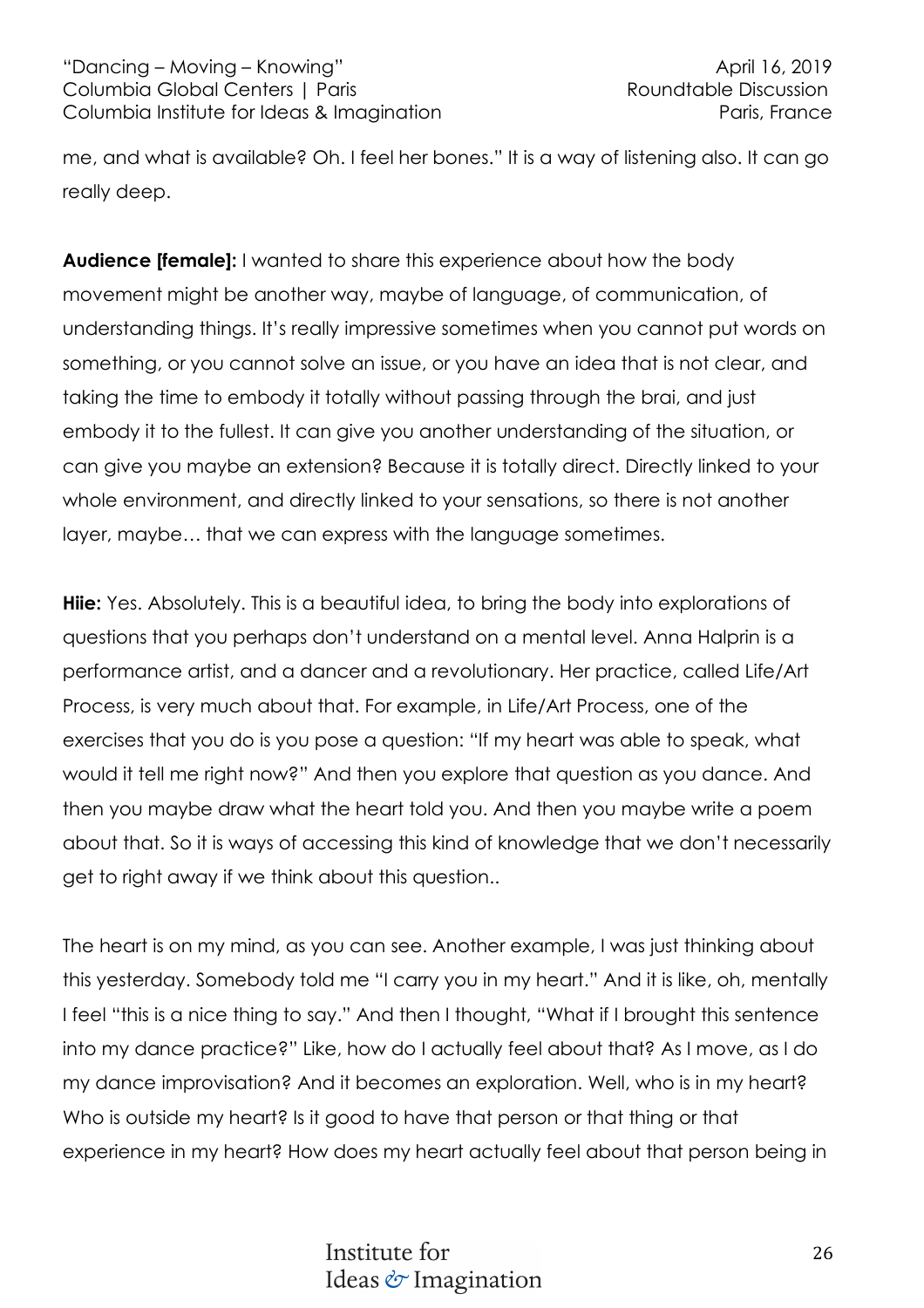my heart? So, it becomes a very interesting, fascinating exploration that movement enables.

Any other questions or comments?

**Audience [female]:** Yeah. I was just going to say I am a singer and an actor and an ex-dancer, and I lead groups in collective vocal improvisation. And I was just going to mention how one of the goals when I lead these groups is to help people who are singing bring it into their bodies – to be fully present in their bodies. I do a lot of relaxation exercises, a little bit like what you did to start. And people's voices are transformed by that, by being present in the body. Experience is so different when you just sing in your head, and you produce sound up in your throat and your head, and when you drop it down into the body and are fully present, it is a completely different experience. And when you do it in a group, as you know with dance improv, it's the same kind of thing, the energy is amazing. As a matter of fact, I have one of my students here.

**Hiie:** Thank you for coming, yes. Yes?

**Audience [male]:** There is something I find very, very interesting, which is innate knowledge that young animals have – maybe you have seen videos of young birds that jump out of the nest without even having tried before, you know, and they are not afraid. And there is a cliff of 200 meters, and they still manage to somehow do what they are expected to do. And I have the feeling that in our current situation, many people have a distrust of their innate body experience. I do dance, I mean as an amateur, in social settings, and I have the feeling that many people do not even think they could do something interesting without knowing. You know, they have an inhibition about the idea that they could know how to do something interesting. That is for me a bottleneck right now.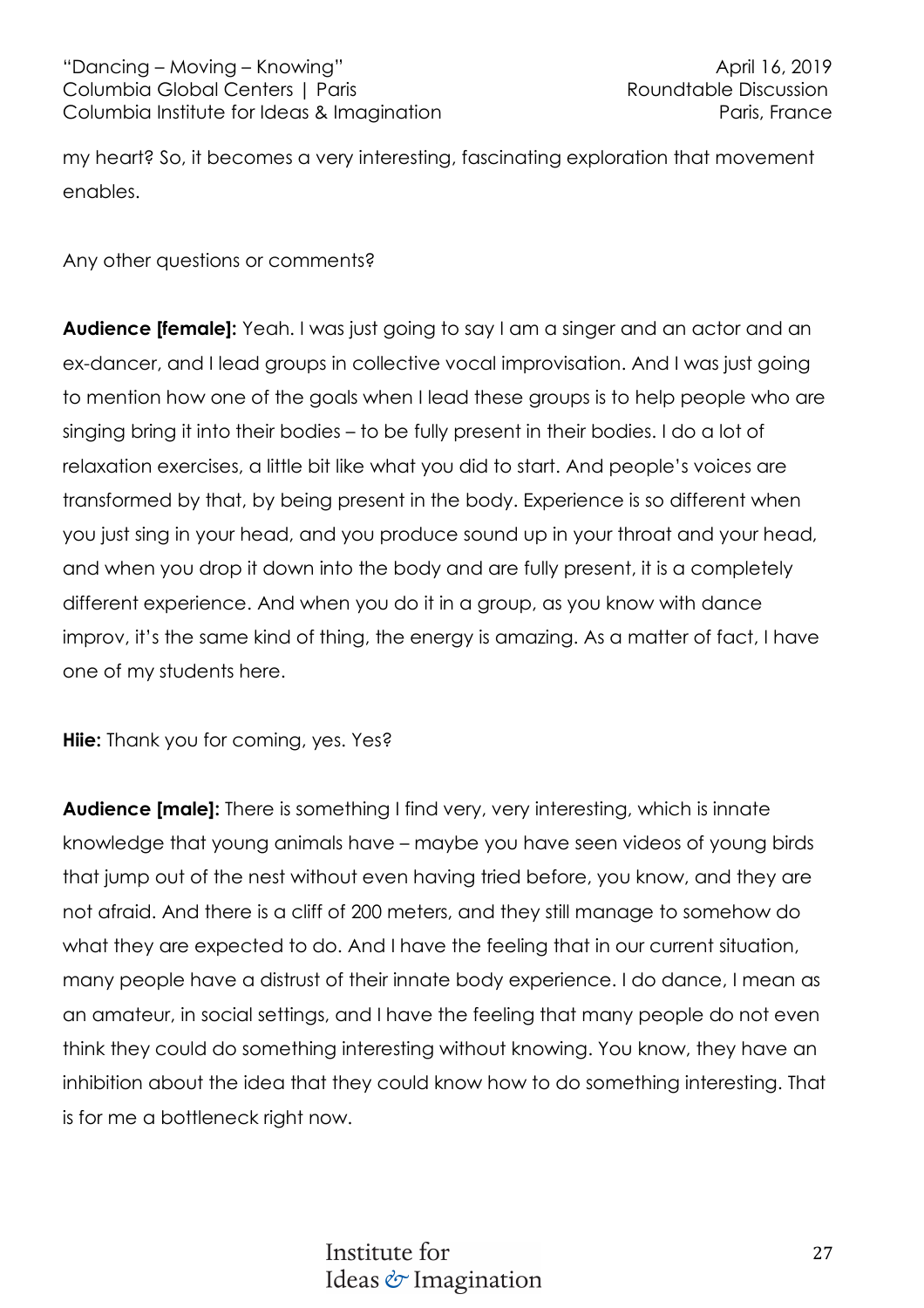**Hiie:** That is a whole new interesting layer – this "without knowing kind of knowing."

**Ann:** Actually, I am just going to respond to that too. The transition from being a ballet trained dancer and shifting into improvisational practices, I had the wonderful opportunity to study with Margie Gillis, who is an extraordinary performer and a divine human being. And here we are improvising, and you are supposed to drop your head and everything is all over the place, and she gave us an image. We were playing with falling into the floor and getting back up – just playing with balance and falling, which is all about risk. For a ballet dancer this is very uncomfortable. She wanted us to let the body discover things it had never done before. And my brain kept tracking and imposing, and it was really hard to do that. And she gave us an image – and again, image: Imagine that your logical mind, your analytic mind is a guard dog. Just set it in the corner. "Stay." And go ahead. And it was so reassuring somehow to have that image because I knew I could call any second, like "Help! Because I need my brain. Like all of it! The logical, the analytical!" And yet it gave me the freedom to find that innate – that layer of imposing form and ideas on it, to set that aside and discover, to rediscover that innate knowledge that I think gets educated out of us.

**Hiie:** Um hm. And some of the somatic practices are also very influenced by the movement of babies. How do they move? Let's bring that kind of creeping and crawling and stages of development back into our physical experiences.

**Audience [male]:** I was kind of wanting to pick up on that because I was very interested by what you said about memory. That within our basic DNA, the body has all the knowledge to move functionality, but the way we are brought up limits the functionality of the body. And so, the knowledge is there. We don't need to learn it, but we need to reveal it. And then another thing that came to me from your comment was about how so many people who suffered trauma lock the knowledge of that trauma into their bodies, and they disassociate from their bodies. And they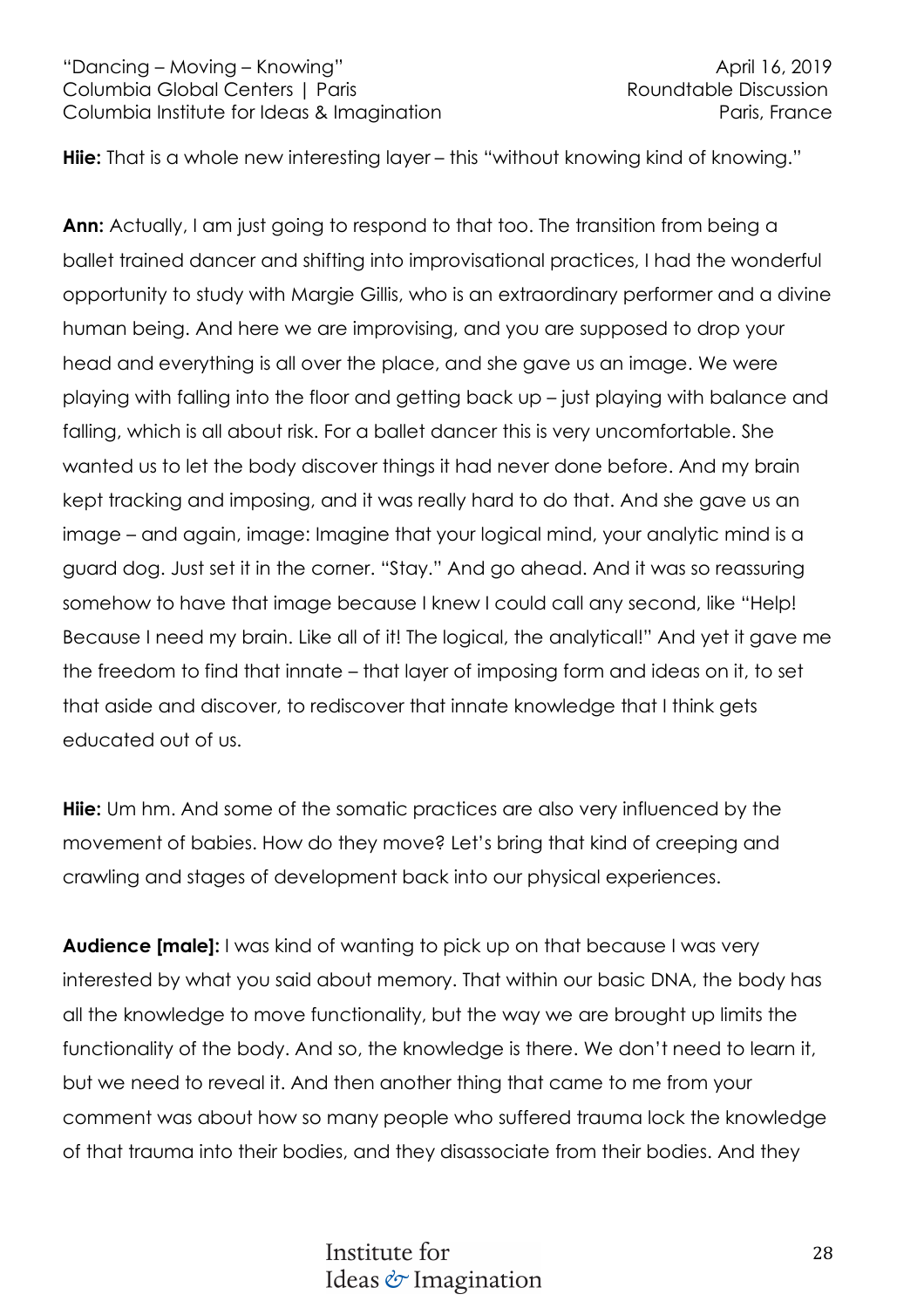have no knowledge of that experience. There is something about how we access the information so that that becomes knowledge. And knowledge is when we can act on the information, it seems to me. The work of what the body holds as knowledge is how what we need to do to access the information that the body holds, and I think there is something there going on. And we are constantly bombarded by information from the outside, which distracts us from accessing that information that is actually completely within us, and held in the musculature and the whole function of the body.

**Ann:** And I just have to respond to you. Because this is where my whole heart and mind are. Is the.... [trying to organize her thinking] Wrap it, contain it, bring it in...

**Hiie:** She has a kinesthetic response to this.

**Ann:** Yeah! So, a double bind according to Gregory Bateson is a situation that no matter what you do, you can't win. You are getting contradictory information and if you respond to one directive or bit of information well or successfully, then you've failed at the other. There is no way you can win in this situation. A double bind is the basis or one of the root causes of schizophrenia. Point one. So, point two: It sounds like it's separate, but it's not. In my martial arts training I remember sitting in line, looking at the teacher and it became really obvious and apparent how much information I could read of what was going on behind me by looking at my teacher. So, every move and reaction that he had, if there was anything happening behind me, I could assess, is it dangerous? Is it interesting? Can I…? [starts to turn her head] You're not allowed to turn. So, something about how do you read the situation? Those two points together.

So, looking at the US, which is where I am from, but I live here and have been out of the US for about twenty years. I have had questions about the violence. I have had questions about the fear inducement. And I have been looking at the chronic and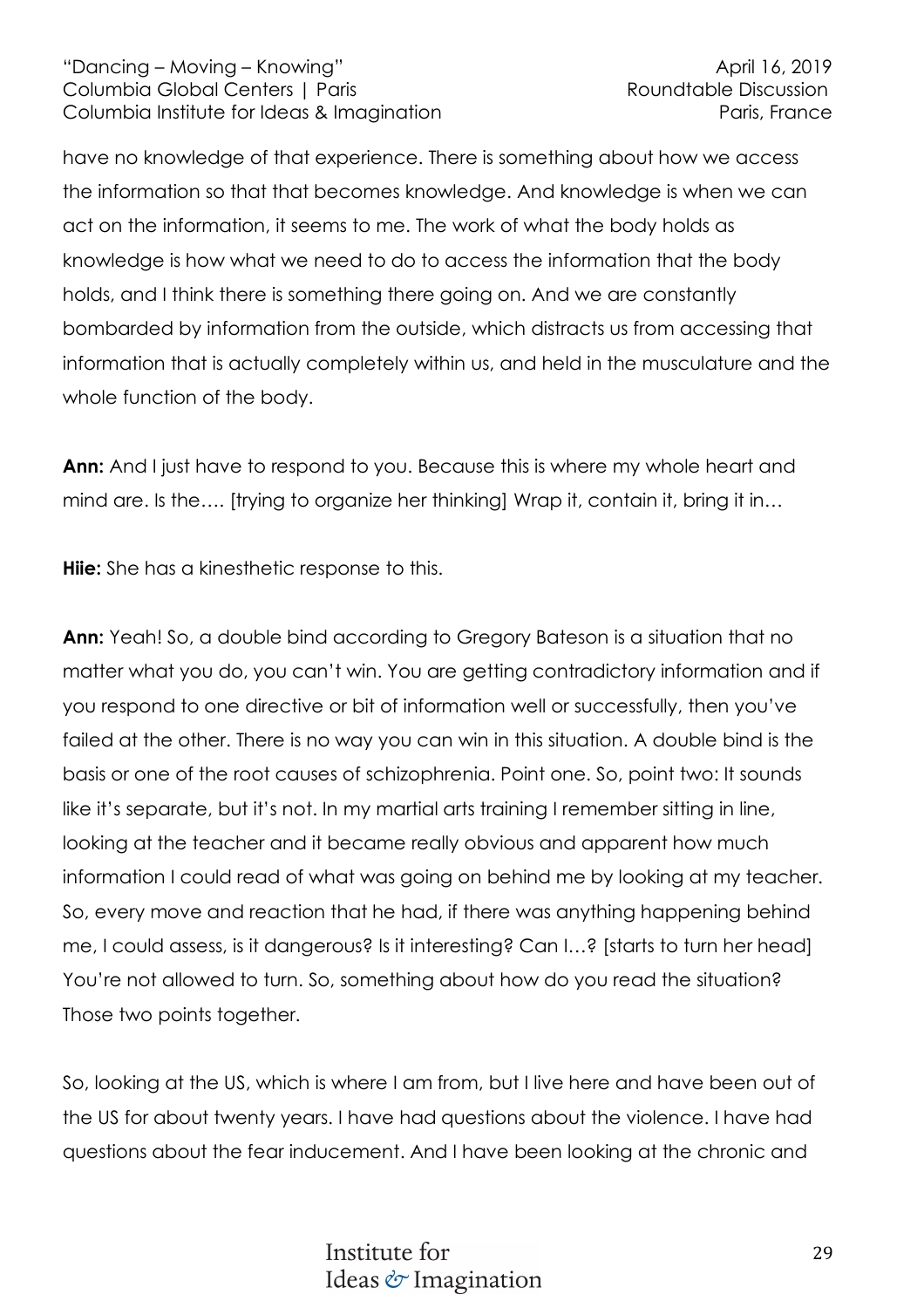increasing levels of dysfunction – they are *not* normal. And yet, we… So, I work with teenagers in large part. And a lot of them think there is something wrong with them, that they feel this enormous anxiety, and stress. And yet, when you look at all of the symptoms, you can actually recognize the symptoms of what you could almost call a schizophrenic, a "split mind" – world. We have, I think, multiple double binds going on. So, there is certainly the mind-body disconnect. According to Brené Brown, connection and a feeling of belonging are what give purpose and meaning to life, and you can only feel that through your body. And yet, at the same time, we are supposed to compete, we are supposed to have economic success, so we are on this treadmill that asks us, really fast, to move faster and faster – things that keep numbing us. So, even if we have not experienced trauma directly, which is a more extreme situation, we are in a double bind, and we are, in the States, what I see is we are going "split mind."

**Audience [Same male]:** Can I just rebound on that? Because I see it every day in Paris that we become more and more disembodied, and that we are more and more unable to access the information in our bodies. When I see the people on their single wheels going down the street, and their bodies are completely immobile, but they are zipping along. Even people on a trottinet are basically immobile but they are moving in the world. And increasingly, and I notice this with my partner, he said this other day: "Oh we've got this fantastic machine that makes mousse for our lattés." Well you used to do that like this [makes a small, fast whipping motion with his hand], which would give you an infinite and immediate feedback about what is happening with your body. Now you go [gestures a push] phht. And you wait. It's done. But you've had no interaction with the making of it. So, even in an effectively, I am hesitating to say functioning society, but even in a more functioning society like Paris, the disassociation from our bodies is flagrant and very striking, and feels, even though it may not be physically directed violence like the US, there is a palpable violence in the way we live in our world through this disassociation. We no longer have that regulatory process in our body to what's happening around us.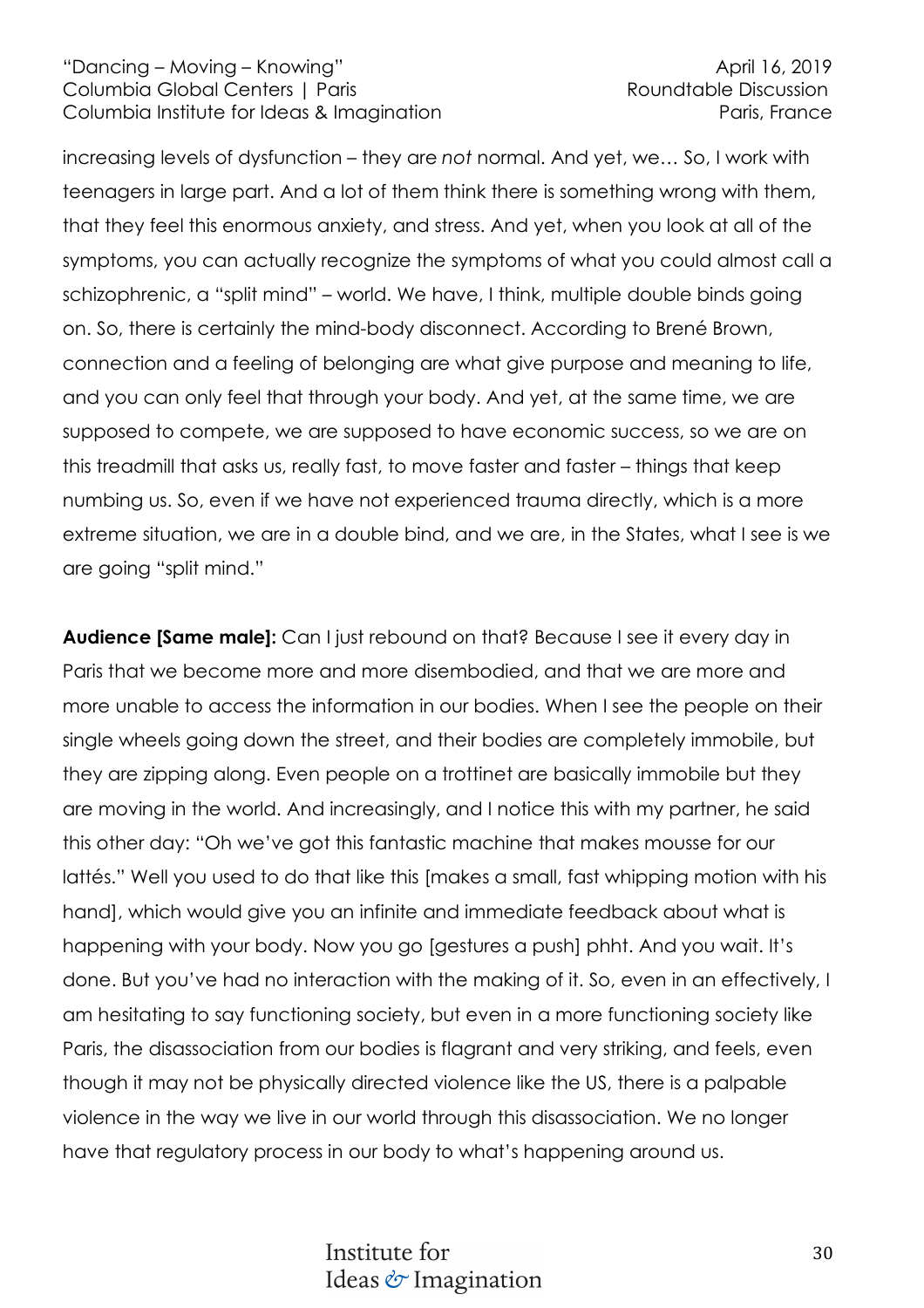**Hiie:** The screens and the iPhones. I am borrowing this exercise from one of my favorite somatic writers, Ann Cooper Albright. She writes quite a bit about what it is like to live in the world where you are touching your phone all the time, and you are looking at screens all the time. And she says, "Okay, let's do an exercise where for one day you don't engage with your phone. And just use your somatic practice of noticing your sensations and see what that feels like for you." So maybe that is one thing we can do to assess how much we engage with things that might disembody us.

Ann, I want to put you on the spot. She does not know that this is coming. This is improvisation full on. So, Ann, can you lead us through an exercise now to end this panel that brings us back to the body somehow? Or…

**Ann:** Okay. Just find your alignment again. Sure. Let's try it. I don't know if it will work. Okay. So just feeling that alignment: the brain floating over the heart, floating over the pelvic bowl, keep your eyes open. And just make the sound 'Ha! Ha Ha Ha" Feel where the vibration is, feel what it does, how that happens. And now "Hee. Hee hee hee" And now ha ha ha, hee hee hee. Ha ha hee hee hah hah hee hee. That is my favorite exercise. [Laughter]

Hiie: Oh! That's it. It's great to end on laughter. It's an embodied experience. Thank you.

Thank you so much for coming, and for sharing your embodied wisdom here [points to the panelists], and there [the audience]. Thank you very much. I think there is a sign up sheet at the back of the room, if you want to continue these discussions and we do another event, we would be happy to have your information. And have a good evening. Thank you.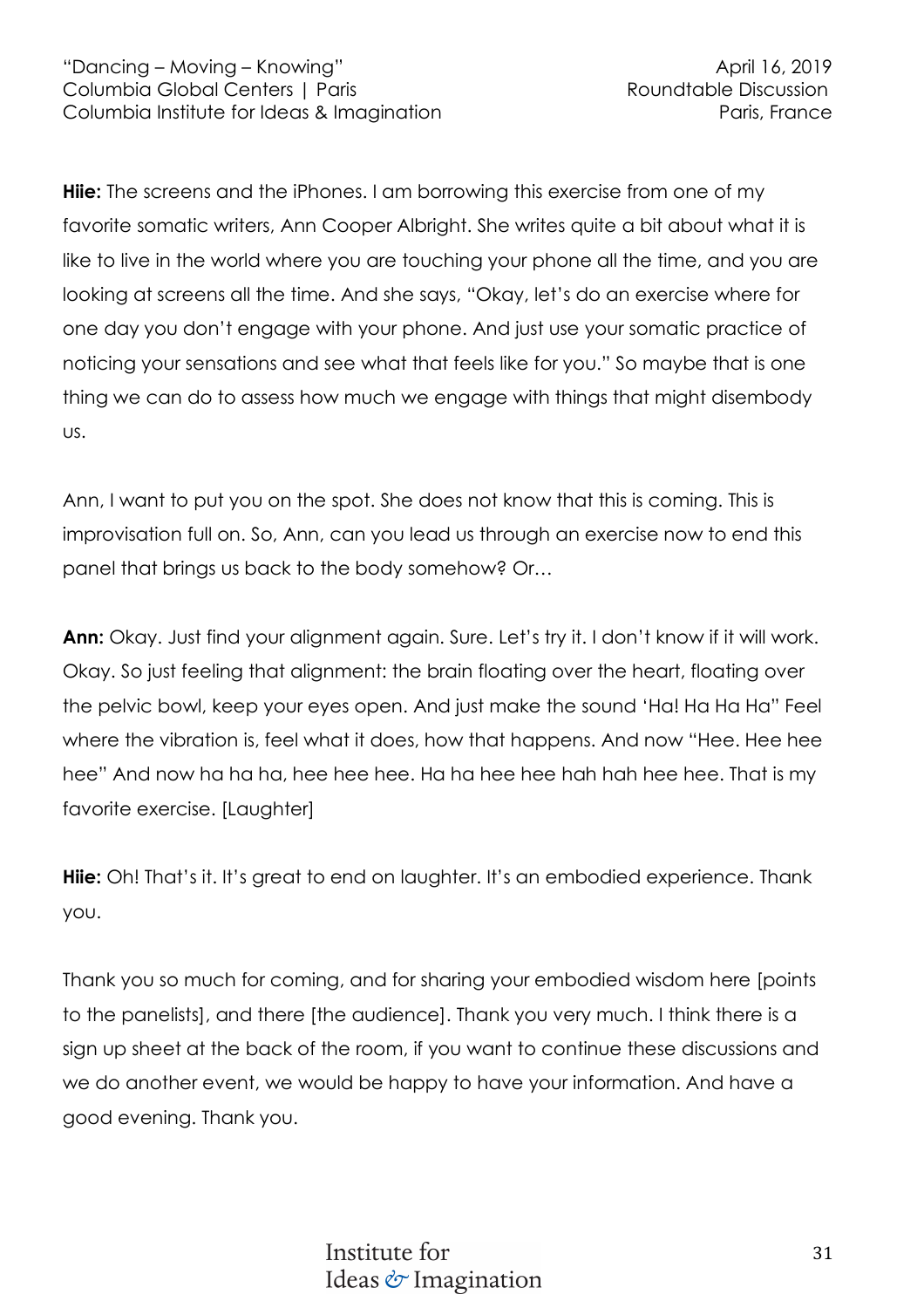# **Panelists**

**Lynn Matluck Brooks** is the Arthur and Katherine Shadek Humanities Professor Emerita at Franklin & Marshall College, where she founded the Dance Program in 1984. She holds bachelor's, master's, and doctoral degrees from the University of Wisconsin-Madison and Temple University. Brooks is a Certified Movement Analyst through the Laban-Bartenieff Institute of Movement Studies. She has held grants from the Fulbright/Hayes Program for study in Spain, the Pennsylvania Council on the Arts, the National Endowment for the Humanities, and the Andrew W. Mellon Foundation. At F&M, she received the Bradley R. Dewey Award for Outstanding Scholarship and the Lindback Foundation Award for Distinguished Teaching. Brooks has written performance reviews for *Dance Magazine*, served as editor of *Dance Research Journal* from 1994 through 1999, and co-edited *Dance Chronicle: Studies in Dance and the Related Arts* from 2007 to 2017. She is currently Editor-in-Chief of thINKingDANCE, Philadelphia. She served on the boards of the World Dance Alliance, the Society for Dance History Scholars, and the Congress on Research in Dance. She has published several books and many scholarly articles, primarily on dance history subjects. Brooks specializes in modern dance, "early" dance and notation, movement analysis, and dance history. She contributed many choreographies to the F&M Dance Program and other groups. and has performed and choreographed with the Grant St. Dance Company in Lancaster, Pennsylvania.

**Kiko Mora** (Ph.D. Ohio State University) is professor of Semiotics of advertising and culture industries in the Department of Communication and Social Psychology at the University of Alicante (Spain). For twelve years, he also taught Spanish Cinema for the Council on International Educational Exchange (CIEE) of the same city. Since 2010, his main research explores the convergence of Spanish music and dance in musical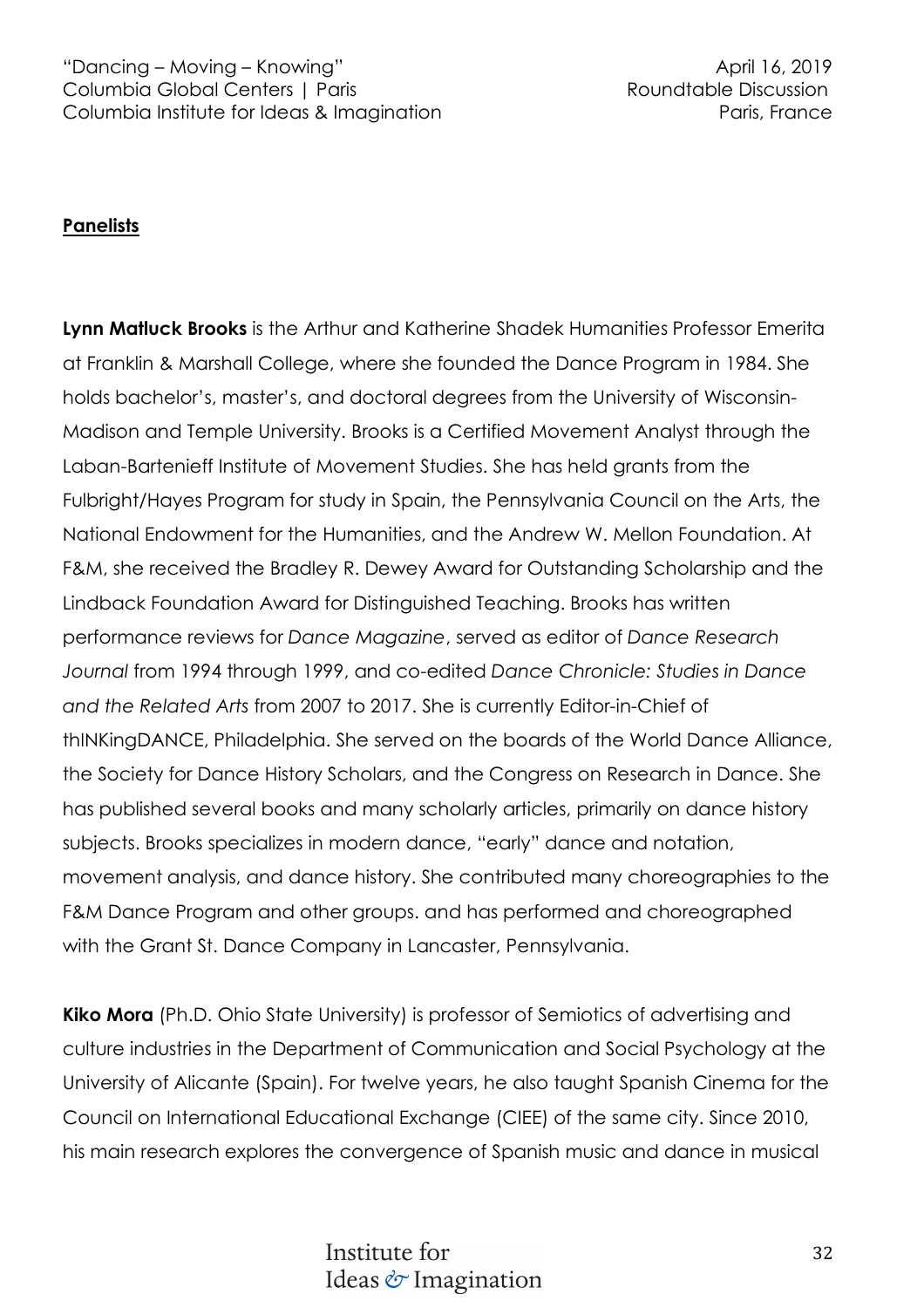theater, early cinema, and early recording industry in the United States. Visiting scholar in the International Center for Music Studies (University of Newcastle, 2011) and the Foundation for Iberian Music (City University of New York, 2017), Mora has published several articles and book chapters on these topics. Mora is also co-editor of *Rock around Spain. Historia, industria, escenas y medios de comunicación* (2013), and is presently co-editing, together with Silvia Bermúdez (UCSB), a book on Mediterranean urban musics. His most recent book is titled *De cera y goma-laca. La producción de música española en la industria fonográfica estadounidense* (2018), granted by the Council of International Organization of Folklore Festivals and the Instituto Nacional de las Artes Escénicas (Ministerio de Cultura de España).

**Ann Moradian** is a movement artist, educator, writer and advocate for healthy ecologies: human, social and environmental. Originally a dancer and choreographer, she performed in the companies of Anna Sokolow, Manuel Alum, Impulse Theatre & Dance and Perspectives In Motion, which she founded in NYC in 1988. With over 40 years of movement experience in dance, yoga, the martial and energy arts, she holds diplomas from NYU in Art in Society, and from the University of Lille in improvisation and creativity. She co-authored "ChildhoodNature In Motion: The Ground for Learning," with Martha Eddy in 2018 for Springer Research Handbook publications, is the French Correspondent for *The Dance Enthusiast*, and was voted *Best Yoga in Paris* in 2016. Her current work is focused on experiential, collaborative, trans-disciplinary and educational projects that explore the challenges of coexistence from an embodied, systemic perspective.

**Hiie Saumaa** (Ph.D., Columbia) is a writer, dancer, scholar, and a movement educator. Her work explores interconnections between dance, movement, imagination, and creativity. She is currently working on a project on the unpublished writings and multi-artistry of the choreographer Jerome Robbins. Her articles have appeared in *The Routledge Companion to Dance Studies, Dance Chronicle, Dance Research Journal*, *The Journal of Dance, Movement & Spiritualities*, *Somatics*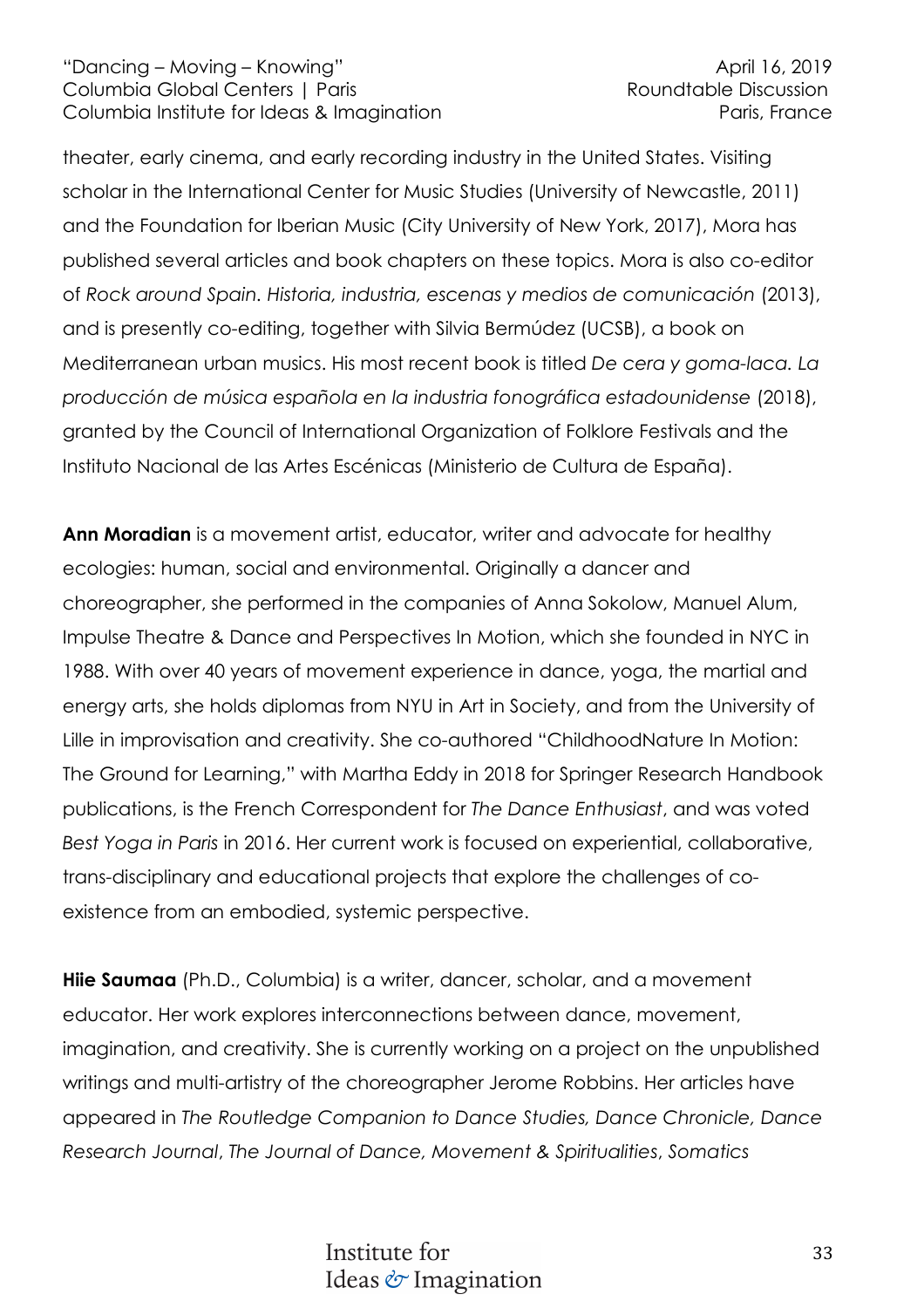*Magazine/Journal*, and *Alternative and Complementary Therapies*. She has contributed to *Sacred Dance Guild Journal*, *The Jerome Robbins Newsletter*, *Hybrid Pedagogy*, and *Movement Research Performance Journal*. In 2017, Saumaa was a Dance Fellow at the New York Public Library for the Performing Arts, and in 2018-19, she was an inaugural fellow at the Institute for Ideas & Imagination and a laureate at the Cité Internationale des Arts in Paris, She has taught courses in dance history, writing, literature, and critical theory at Columbia University, New York University, The University of Tennessee, and Paris College of Art. As a certified instructor of Nia dance, The BodyLogos© Technique, and JourneyDance™, Hiie teaches classes and workshops in sensory-based dance modalities, creative movement, expressive arts, meditative strength training, and somatic awareness.

# **Recommended Readings:**

Bateson, Gregory (2000). *Steps to an Ecology of Mind.* Chicago: The University of Chicago Press.

Brown, Brené (2010, June). "The power of vulnerability" (video), Ted Talks. Retrieved from: https://www.ted.com/talks/brene\_brown\_on\_vulnerability.

Christopher Bergland. "Why is Dancing so Good for your Brain?" *Psychology Today* (Oct. 2013).

Canning, Kathleen. "The Body as Method? Reflections on the Place of the Body in Gender History," *Gender & History* 11/3, (Nov. 1999): 499–513.

Capra, Fritjof and Luisi, Pier Luigi (2014). *The Systems View of Life: A Unifying Vision*. Cambridge: Cambridge University Press.

Clay, Edward W. "Lessons in Dancing, Exemplified by Sketches from Real Life in the City of Philadelphia [Attitude is everything]" (Philadelphia: R.H. Hobson, 1828). Viewed at the Rosenbach Museum and Library.

Desmond, Jane. "Embodying Difference: Issues in Dance and Cultural Studies," *Cultural Critique* 26 (Winter, 1993–1994): 33-63.

Eddy, Martha (2016). *Mindful Movement: The Evolution of the Somatic Arts and Conscious Action*. Chicago: Intellect, The University of Chicago Press.